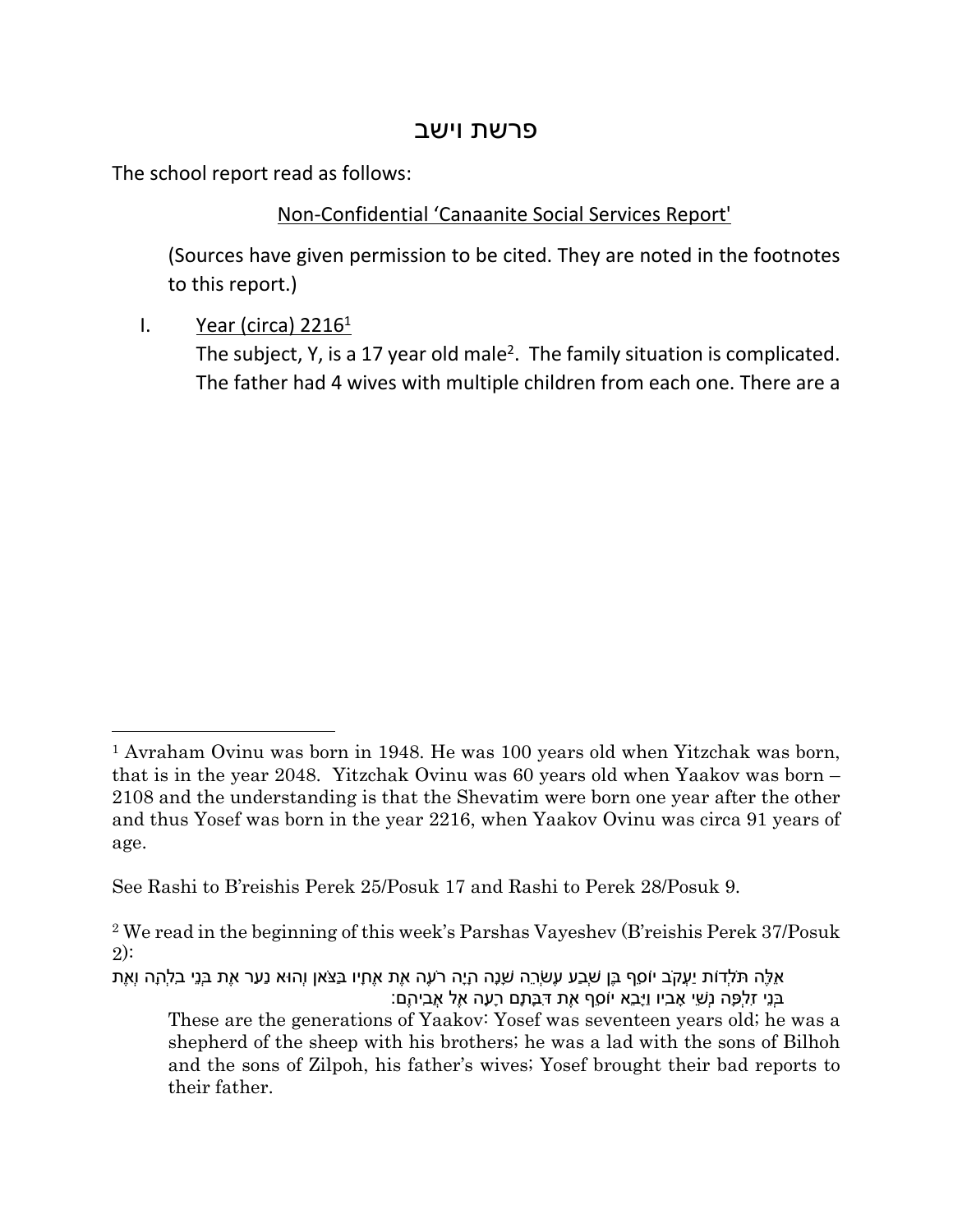total of 12 sons and at least<sup>3</sup> one daughter<sup>4</sup>. Y is somewhat in the middle, with older married siblings and younger ones. The subject's mother died while giving birth to his one full sibling<sup>5</sup>. He and the sibling are being raised by a maid-servant/wife of his father, together with her two children from the father.

וַיָּקֻמוּ כָל בָּנָיו וְכָל בְּנֹתָיו לְנַחֲמוֹ וַיְמָאֵן לְהִתְנַחֵם וַיֹּאמֶר כִּי אֵרֵד אֶל בְּנִי אָבֵל שְׁאֹלָה וַיֵּבְךְּ אֹתוֹ אָבִיו: All of Yaakov's sons and daughters arose to comfort him and he refused to be comforted; he said, I will go down to the grave as a mourner for my son; his father cried for him.

The difficulty with this verse is obvious. As will be noted in the next footnote, the Torah only told us about one daughter born to Yaakov Ovinu. In the first explanation that Rashi offers regarding this problem, he writes:

וכל בנתיו - רבי יהודה אומר אחיות תאומות נולדו עם כל שבט ושבט ונשאום. *All of Yaakov's daughters* – Rabi Yehuda says, 'Twin sisters were born with each and every *Shevet* and they married them.

4 We read in Parshas Vayetze (B'reishis Perek 30/Posuk 21):

וְאַחַר יָלְדָה בַּת וַתִּקְרָא אֶת שְׁמָהּ דִּינָה: Afterwards, Leah gave birth to a daughter and she called her name Dina.

5 We read (B'reishis Perek 35/P'sukim 16-19):

וַיִּסְעוּ מִבֵּית אֵל וַיְהִי עוֹד כִּבְרַת הָאָרֶץ לָבוֹא אֶפְרָתָה וַתֵּלֶד רָחֵל וַתְּקַשׁ בְּלִדְתָּהּ: וַיְהִי בְהַקְשֹׁתָהּ בְּלִדְתָּהּ וַתֹּאמֶר לָהּ הַמְיַלֶּדֶת אַל תִּירְאִי כִּי גַם זֶה לָךְ בֵּן: וַיְהִי בְּצֵאת נַפְשָׁהּ כִּי מֵתָה וַתִּקְרָא שְׁמוֹ בֶּן אוֹנִי וְאָבִיו קָרָא לוֹ בִנְיָמִין: וַתָּמָת רָחֵל וַתִּקָּבֵר בְּדֶרֶךְ אֶפְרָתָה הִוא בֵּית לָחֶם:

> They traveled from Beit El and when there was a ploughing-day's distance to come to Efros; Rachel began giving birth and she was having a difficult delivery. While she was having her difficult delivery, the midwife said to her, 'Do not fear; also this one will be for you a son'. When her soul left her because she died, she called his name *Ben Oni* and his father called him Binyomin. Rachel died and she was buried on the road towards Efros, which is Bethlehem.

<sup>&</sup>lt;sup>3</sup> We read in our Parsha (Perek 37/Posuk 35), following the conclusion that Yaakov reached regarding Yosef's death: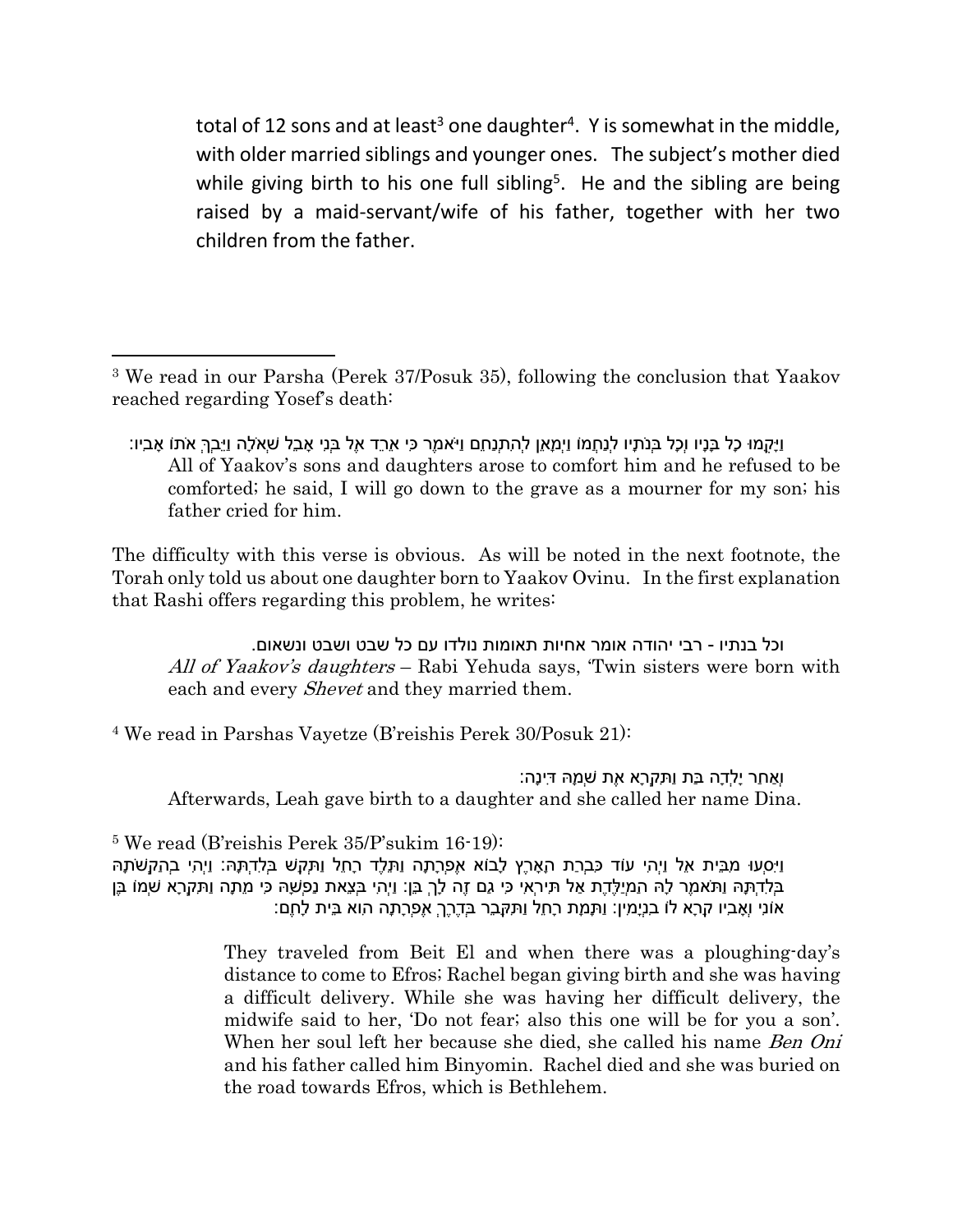The subject has tense relationships with some of his siblings<sup>6</sup>, for which he is significantly responsible<sup>7</sup>. He also exhibits some narcissistic tendencies<sup>8</sup> and some grandiose thinking<sup>9</sup> and seems not to be concerned<sup>10</sup> with the strong negative reactions he elicits from his brothers.

6 We read in this week's Parsha (Perek 37/Posuk 4):

וַיִּרְאוּ אֶחָיו כִּי אֹתוֹ אָהַב אֲבִיהֶם מִכָּל אֶחָיו וַיִּשְׂנְאוּ אֹתוֹ וְלֹא יָכְלוּ דַּבְּרוֹ לְשָׁלֹם:

His brothers saw that it was he whom their father loved more than all of his brothers and they hated him and they were unable to speak with him in peace.

<sup>7</sup> As we read above:

וַיָּבֵא יוֹסֵף אֶת דִּבָּתָם רָעָה אֶל אֲבִיהֶם: Yosef brought their bad reports to their father.

<sup>8</sup> Rashi writes to the verse above: והוא נער - שהיה עושה מעשה נערות, מתקן בשערו ממשמש בעיניו, כדי שיהיה נראה יפה:

> *He was a lad* – He would do acts of immaturity. He would fix his hair and make his eyes look nice in order that he would appear handsome.

9 We read (ibid. P'sukim 6-10):

וַיֹּאמֶר אֲלֵיהֶם שִׁמְעוּ נָא הַחֲלוֹם הַזֶּה אֲשֶׁר חָלָמְתִּי: וְהִנֵּה אֲנַחְנוּ מְאַלְּמִים אֲלֻמִּים בְּתוֹךְ הַשָּׂדֶה וְהִנֵּה קָמָה אֲלֻמָּתִי וְגַם נִצָּבָה וְהִנֵּה תְסֻבֶּינָה אֲלֻמֹּתֵיכֶם וַתִּשְׁתַּחֲוֶיןָ לַאֲלֻמָּתִי: וַיֹּאמְרוּ לוֹ אֶחָיו הֲמָלֹךְ תִּמְלֹךְ עָלֵינוּ אִם מָשׁוֹל תִּמְשֹׁל בָּנוּ וַיּוֹסִפוּ עוֹד שְׂנֹא אֹתוֹ עַל חֲלֹמֹתָיו וְעַל דְּבָרָיו: וַיַּחֲלֹם עוֹד חֲלוֹם אַחֵר וַיְסַפֵּר אֹתוֹ לְאֶחָיו וַיֹּאמֶר הִנֵּה חָלַמְתִּי חֲלוֹם עוֹד וְהִנֵּה הַשֶּׁמֶשׁ וְהַיָּרֵחַ וְאַחַד עָשָׂר כּוֹכָבִים מִשְׁתַּחֲוִים לִי: וַיְסַפֵּר אֶל אָבִיו וְאֶל אֶחָיו וַיִּגְעַר בּוֹ אָבִיו וַיֹּאמֶר לוֹ מָה הַחֲלוֹם הַזֶּה אֲשֶׁר חָלָמְתָּ הֲבוֹא נָבוֹא אֲנִי וְאִמְּךָ וְאַחֶיךָ לְהִשְׁתַּחֲוֹת לְךָ אָרְצָה:

Yosef said to his brothers, 'Listen, please, to this dream that I dreamt. Behold, we were bundling sheaves in the middle of the field and behold, my sheaf arose and also stood straight and behold your sheaves surrounded and prostrated to my sheaf.' They said to him, 'Will you certainly reign over us; if you will certainly rule over us?' They continued to hate him because of his dreams and because of his words. He had another dream and he told it to his brothers and he said, 'Behold, I dreamt another dream and behold the sun and the moon and eleven stars were prostrating to me.' He told his father and his brothers and his father censured him and he said to him, 'What is this dream that you dreamt; shall we come, I, your mother and your brothers and prostrate before you to the ground?'

10 We read (ibid. Posuk 13):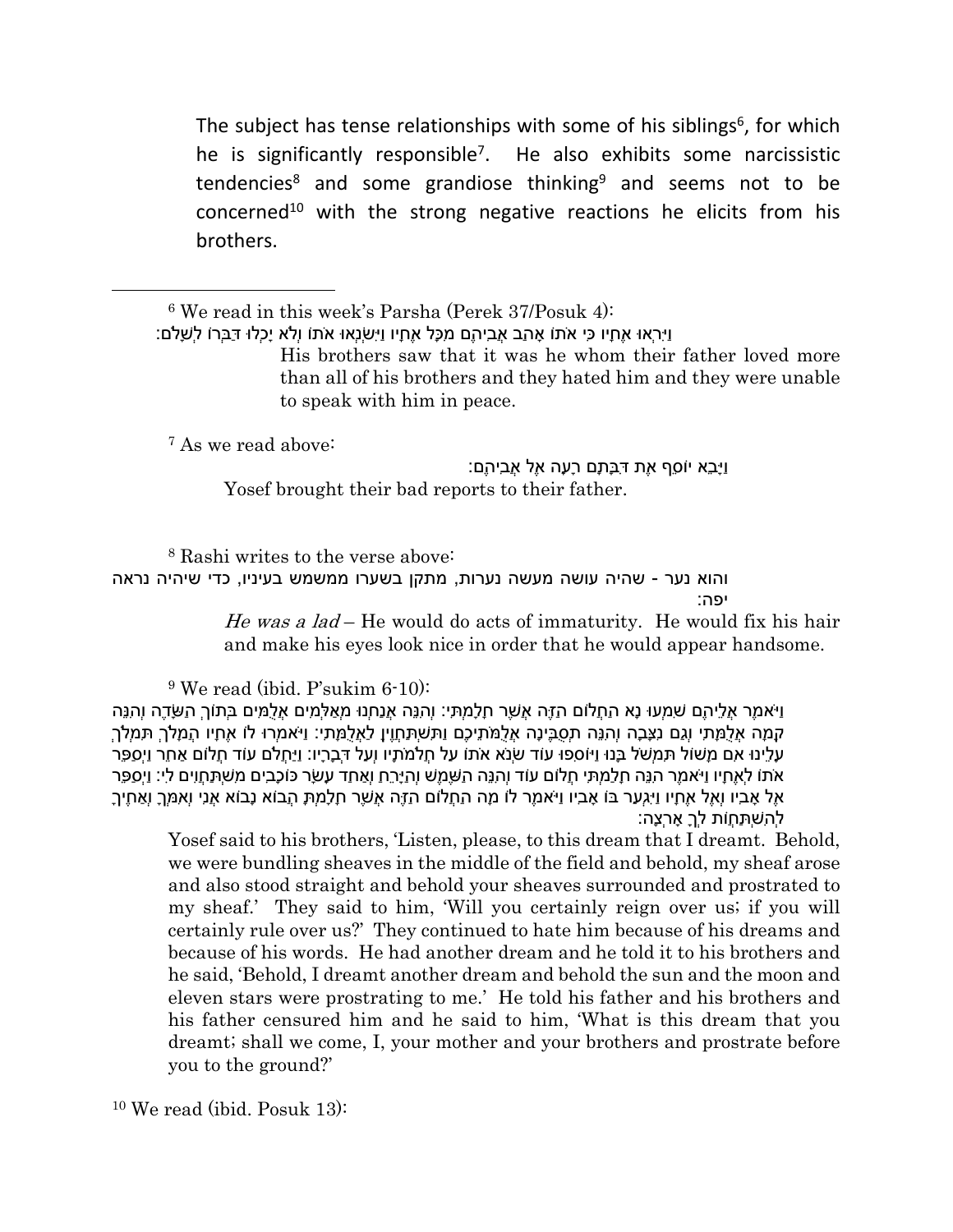The situation is complicated because of the particular close relationship that Y has with his father. It seems that a particular special and unique gift bestowed to Y from his father raises the ire of his siblings<sup>11</sup> because it is of high visibility and perhaps Y flaunts it, as above. The gift may be related to the fact that Y's mother, a younger sister to the other full-wife, seems to have been the favorite of his father's life<sup>12</sup>, causing ongoing strain and there had been strife between the sisters<sup>13</sup>. It appears that the

וַיֹּאמֶר יִשְׂרָאֵל אֶל יוֹסֵף הֲלוֹא אַחֶיךָ רֹעִים בִּשְׁכֶם לְכָה וְאֶשְׁלָחֲךָ אֲלֵיהֶם וַיֹּאמֶר לוֹ הִנֵּנִי: Yisroel said to Yosef, 'Are not your brother grazing in Shechem; go and I will send you to them;' Yosef said, 'Behold I am here.'

## Rashi writes:

הנני - לשון ענוה וזריזות, נזדרז למצות אביו, ואף על פי שהיה יודע באחיו ששונאין אותו: *Behold, here I am* – This is an expressing of humility and alacrity. He was swift to do the Mitzvah of his father, even though he knew that his brothers hated him.

<sup>11</sup> We read (ibid. P'sukim  $3-4$ ):

וְיִשְׂרָאֵל אָהַב אֶת יוֹסֵף מִכָּל בָּנָיו כִּי בֶן זְקֻנִים הוּא לוֹ וְעָשָׂה לוֹ כְּתֹנֶת פַּסִּים: וַיִּרְאוּ אֶחָיו כִּי אֹתוֹ אָהַב אֲבִיהֶם מִכָּל אֶחָיו וַיִּשְׂנְאוּ אֹתוֹ וְלֹא יָכְלוּ דַּבְּרוֹ לְשָׁלֹם:

Yisroel loved Yosef more than all of his sons because he was the son of his old age; he made him a shirt with silk. The brothers saw that their father loved him more than all of his brothers and they hated him and they were unable to speak with him peaceably.

<sup>12</sup> We read in Parshas Vayetze (Perek 31/Posuk 4):

וַיִּשְׁלַח יַעֲקֹב וַיִּקְרָא לְרָחֵל וּלְלֵאָה הַשָּׂדֶה אֶל צֹאנוֹ:

Yaakov sent for and called to Rachel and to Leah to the field to his sheep. Rashi writes:

ויקרא לרחל וללאה - לרחל תחלה ואחר כך ללאה שהיא היתה עיקר הבית, שבשבילה נזדווג יעקב עם לבן,

*He called to Rachel and to Leah* – He called Rachel first and then called Leah because Rachel was the significant one of his household. It was for her that Yaakov associated with Lovon.

<sup>13</sup> We read (ibid. Perek 30/P'sukim 14-15):

וַיֵּלֶךְ רְאוּבֵן בִּימֵי קְצִיר חִטִּים וַיִּמְצָא דוּדָאִים בַּשָּׂדֶה וַיָּבֵא אֹתָם אֶל לֵאָה אִמּוֹ וַתֹּאמֶר רָחֵל אֶל לֵאָה תְּנִי נָא לִי מִדּוּדָאֵי בְּנֵך:ְ וַתֹּאמֶר לָהּ הַמְעַט קַחְתֵּךְ אֶת אִישִׁי וְלָקַחַת גַּם אֶת דּוּדָאֵי בְּנִי וַתֹּאמֶר רָחֵל לָכֵן יִשְׁכַּב עִמָּךְ הַלַּיְלָה תַּחַת דּוּדָאֵי בְנֵך:ְ

Reuven went during the days of the wheat harvest and found *dudoim*-flowers in the field and he brought them to his mother Leah; Rachel said to Leah, 'Give me please from the *dudoim* of your son.' Leah said to her, 'Is it too little for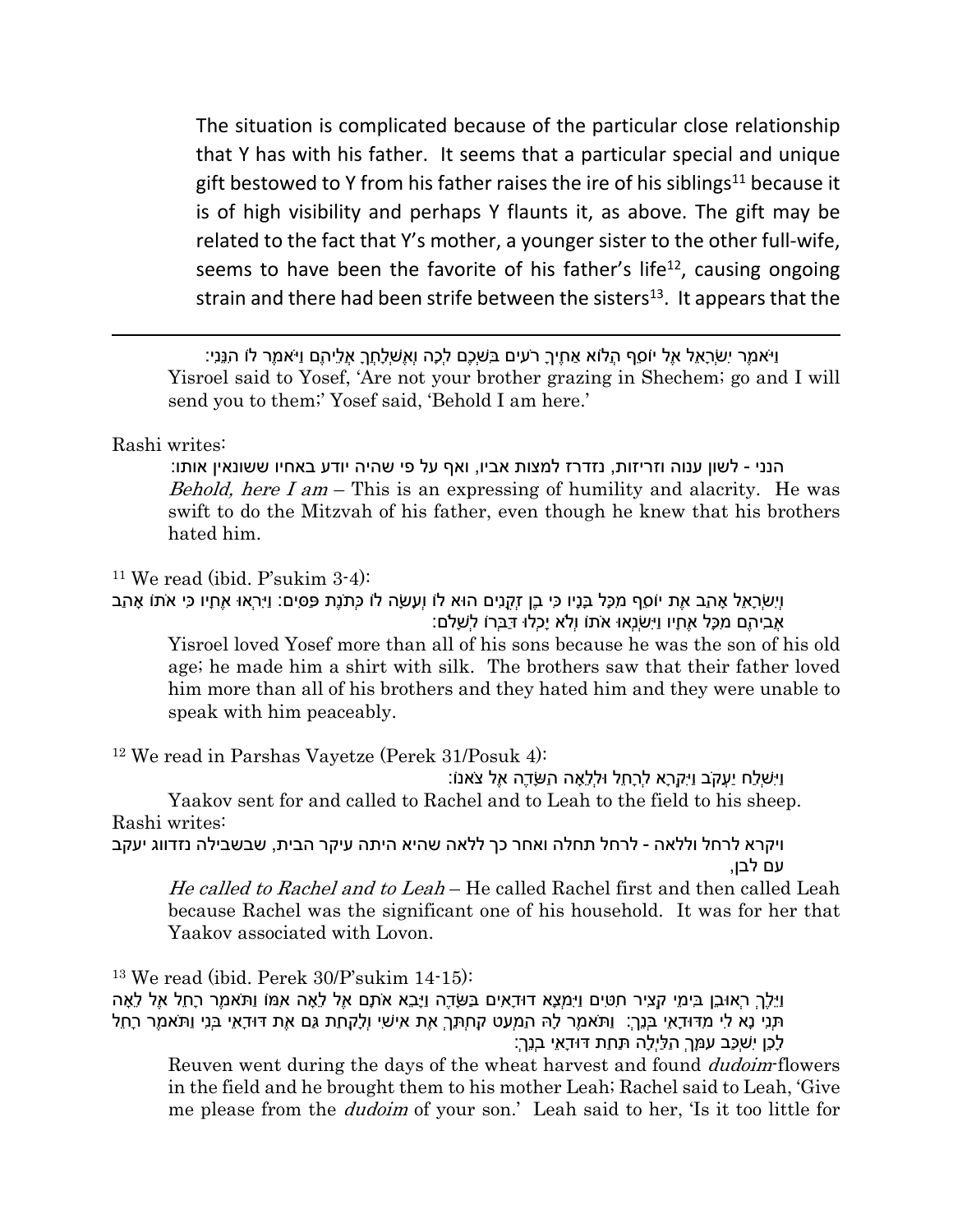strain between the two was ameliorated a number of years ago $^{14}$  but that strain remains very visible between the various children of the family.

It was deemed relevant to add to this report additional familial information because that may cast light on the whole situation and allow more accurate prognostication.

Y's father has one brother, a twin. They have been odds with one another for many decades, it seems, perhaps from birth<sup>15</sup>. A few years ago there was a meeting between the two clans which turned out well<sup>16</sup>. However,

you that you took my husband and you will also take the *dudoim* of my son?; Rachel said, ' Therefore he will lay with you tonight in exchange for the *dudoim* of your son.'

<sup>14</sup> When told of the need to leave the house of Lovon, we read what they replied to Yaakov (B'reishis Perek 31/Posuk 14):

וַתַּעַן רָחֵל וְלֵאָה וַתֹּאמַרְנָה לוֹ הַעוֹד לָנוּ חֵלֶק וְנַחֲלָה בְּבֵית אָבִינוּ: Rachel and Leah replied and they said to Yaakov, 'Do we still have a part and an inheritance in our father's house?'

The fact that Yaakov could talk to them both at the same time and that they replied with a coordinated answer indicates some level of rapprochement.

<sup>15</sup> We read (ibid. Perek 25/Posuk 22):

וַיִּתְרֹצֲצוּ הַבָּנִים בְּקִרְבָּהּ וַתֹּאמֶר אִם כֵּן לָמָּה זֶּה אָנֹכִי וַתֵּלֶךְ לִדְרֹשׁ אֶת ה': The sons ran feverishly insider her and she said, 'If this is so, what is that I am?' She went to inquire of G-d.

Rashi writes:

ויתרוצצו -...כשהיתה עוברת על פתחי תורה של שם ועבר יעקב רץ ומפרכס לצאת, עוברת על פתחי עבודה זרה עשו מפרכס לצאת.

*They ran feverishly* – When Rachel passed by the Yeshiva of *Shem v'Eiver*, Yaakov ran and shook to get out. When she passed by the door of a place of idolatry, Eisav would shake to get out.

<sup>16</sup> We read (ibid. Perek 33/Posuk 4):

וַיָּרָץ עֵשָׂו לִקְרָאתוֹ וַיְחַבְּקֵהוּ וַיִּפֹּל עַל צַוָּארָו וַיִּשָּׁקֵהוּ וַיִּבְכּוּ: Eisav ran to Yaakov to greet him and he hugged him and he fell upon his neck and he kissed him and they cried.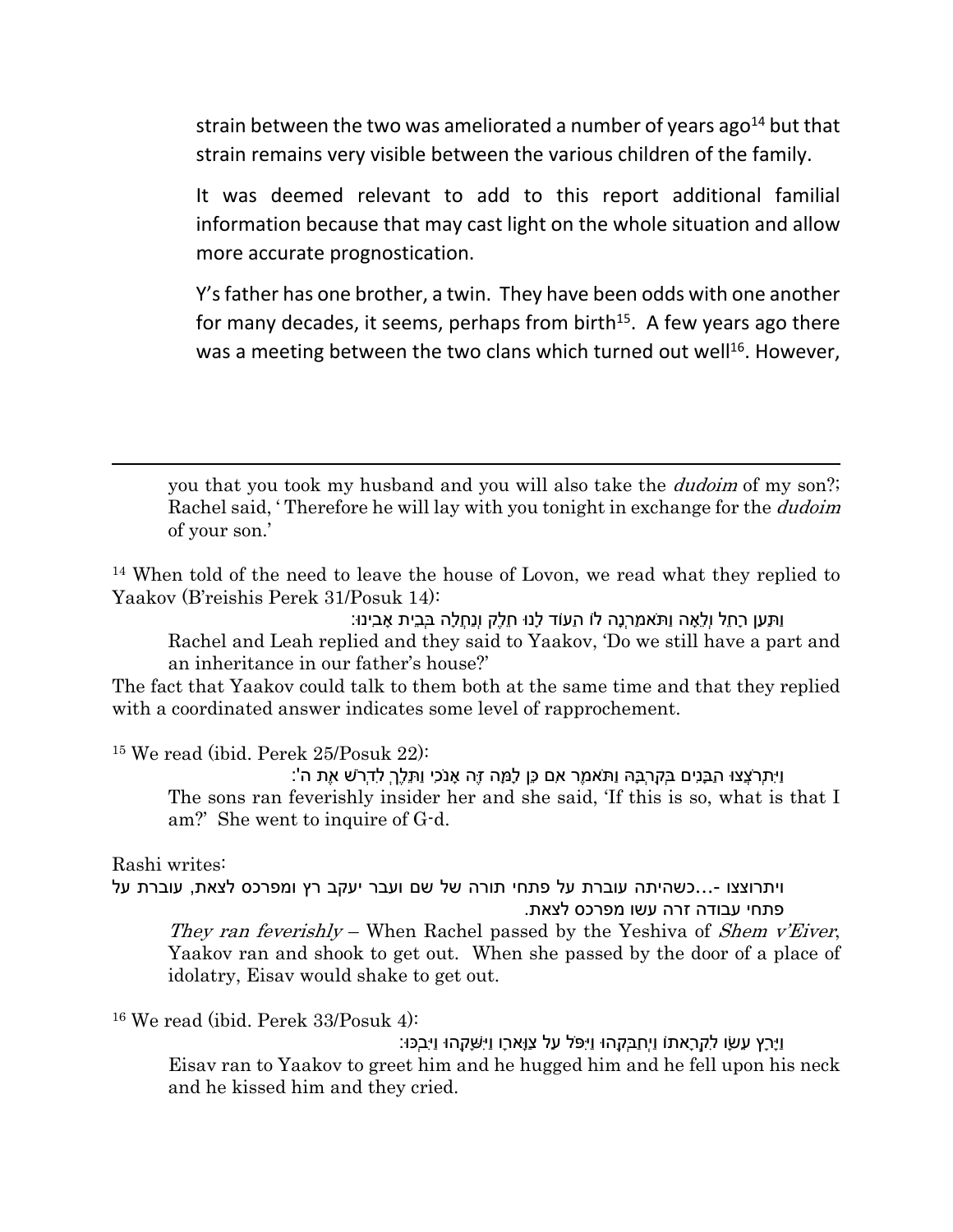the atmosphere leading up to that meeting was tense and fraught with danger.<sup>17</sup>

It is also appropriate to focus on five of the other siblings about whom we have garnered significant information.

D, the one daughter about whom there is clear identification, is a halfsister to Y. A few years ago there was a personal situation which shamed the family<sup>18</sup> and also caused a sharp reaction within the family when two of her full siblings, S and L, decided to take the role of 'avengers' upon themselves.<sup>19</sup> Their actions caused more strife in the family than D's alone, with their father taking a very harsh position against their behavior.<sup>20</sup>

Rashi writes:

התקין עצמו לשלשה דברים לדורון, לתפלה ולמלחמה. Yaakov prepared in three ways: gifts, prayer and war.

<sup>18</sup> We read (ibid. Perek 34/P'sukim 1-2):

וַתֵּצֵא דִינָה בַּת לֵאָה אֲשֶׁר יָלְדָה לְיַעֲקֹב לִרְאוֹת בִּבְנוֹת הָאָרֶץ: וַיַּרְא אֹתָהּ שְׁכֶם בֶּן חֲמוֹר הַחִוִּי נְשִׂיא הָאָרֶץ וַיִּקַּח אֹתָהּ וַיִּשְׁכַּב אֹתָהּ וַיְעַנֶּה:ָ Dina the daughter of Leah who gave birth to her for Yaakov went out to see

the girls of the land. Shechem ben Chamor the *Chivite*, the prince of the land, saw her and he took her and he lay with her and he afflicted her.

<sup>19</sup> We read (ibid. Posuk 25): וַיְהִי בַיּוֹם הַשְּׁלִישִׁי בִּהְיוֹתָם כֹּאֲבִים וַיִּקְחוּ שְׁנֵי בְנֵי יַעֲקֹב שִׁמְעוֹן וְלֵוִי אֲחֵי דִינָה אִישׁ חַרְבּוֹ וַיָּבֹאוּ עַל הָעִיר בֶּטַח וַיַּהַרְגוּ כָּל זָכָר: It was on the third day when they were in pain; two sons of Yaakov, Shimon

and Levi the brothers of Dina, each man took a sword and they came upon the city securely and they killed all the males.

20 We read (ibid. Posuk 30):

 $17$  We read (Perek 32/P'sukim 8-9):

וַיִּירָא יַעֲקֹב מְאֹד וַיֵּצֶר לוֹ וַיַּחַץ אֶת הָעָם אֲשֶׁר אִתּוֹ וְאֶת הַצֹּאן וְאֶת הַבָּקָר וְהַגְּמַלִּים לִשְׁנֵי מַחֲנוֹת: וַיֹּאמֶר אִם יָבוֹא עֵשָׂו אֶל הַמַּחֲנֶה הָאַחַת וְהִכָּהוּ וְהָיָה הַמַּחֲנֶה הַנִּשְׁאָר לִפְלֵיטָה:

Yaakov was very fearful and he was very troubled and he divided the people that were with him and the cattle and the camels, in half, into two camps. Yaakov said, 'If Eisav will come against one of the camps and smite it, then the remaining camp will be saved.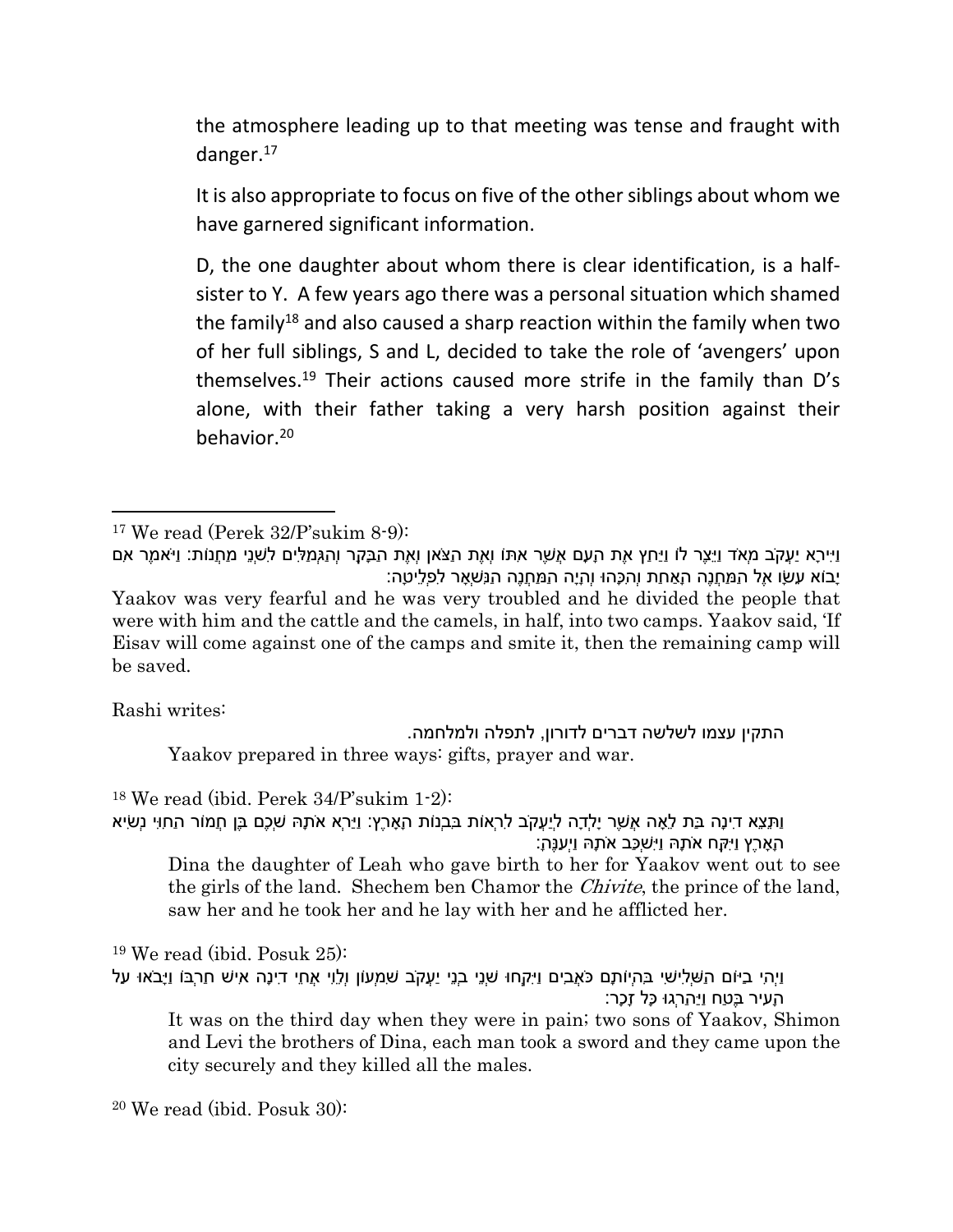R is the first-born and it stands to reason that his father, who is Y's father as well, had great expectations from him. However, R has exhibited rash behavior at times<sup>21</sup> and that has added to the already significant level of tension in the family.

Ye is the fourth brother, a full-brother to D, S, L and R. He seems to hold a leadership role in the family – his word is respected but it does not seem

וַיֹּאמֶר יַעֲקֹב אֶל שִׁמְעוֹן וְאֶל לֵוִי עֲכַרְתֶּם אֹתִי לְהַבְאִישֵׁנִי בְּיֹשֵׁב הָאָרֶץ בַּכְּנַעֲנִי וּבַפְּרִזִּי וַאֲנִי מְתֵי מִסְפָּר וְנֶאֶסְפוּ עָלַי וְהִכּוּנִי וְנִשְׁמַדְתִּי אֲנִי וּבֵיתִי:

Yaakov said to Shimon and Levi, 'You have sullied me to make me offensive against those who dwell in this land: the Canaanites and the Prizites; I am only a few people and they will all gather against me and they will smite me and I will be destroyed, me and my household.

We read (ibid. Perek 49/P'sukim 5-7):

שִׁמְעוֹן וְלֵוִי אַחִים כְּלֵי חָמָס מְכֵרֹתֵיהֶם: בְּסֹדָם אַל תָּבֹא נַפְשִׁי בִּקְהָלָם אַל תֵּחַד כְּבֹדִי כִּי בְאַפָּם הָרְגוּ אִישׁ וּבִרְצֹנָם עִקְּרוּ שׁוֹר: אָרוּר אַפָּם כִּי עָז וְעֶבְרָתָם כִּי קָשָׁתָה אֲחַלְּקֵם בְּיַעֲקֹב וַאֲפִיצֵם בְּיִשְׂרָאֵל: Shimon and Levi are brothers; instruments of violence are their birth nature. May my soul not come into their council, in their gathering, my honor – do not be one with them; because in their fury they killed a man and it was their will to uproot the ox. Their anger should be cursed because it is brazen; they anger is harsh; I will divided them among Yaakov and I will spread them out in Israel.

<sup>21</sup> We read (ibid. Perek 35/Posuk 22): וַיְהִי בִּשְׁכֹּן יִשְׂרָאֵל בָּאָרֶץ הַהִוא וַיֵּלֶךְ רְאוּבֵן וַיִּשְׁכַּב אֶת בִּלְהָה פִּילֶגֶשׁ אָבִיו וַיִּשְׁמַע יִשְׂרָאֵל וַיִּהְיוּ בְנֵי יַעֲקֹב שְׁנֵים עָשָׂר: It was when Israel lived in that land, Reuven went and he laid with Bilhoh the concubine of his father; Yisroel heard; the sons of Yaakov were twelve.

Rashi writes:

שבלבל משכבו

Reuven moved Yaakov's bed to the tent of *his* mother, Leah.

We know what Yaakov said about this incident as we read (B'reishis Perek 49/Posuk 4):

פַּחַז כַּמַּיִם אַל תּוֹתַר כִּי עָלִיתָ מִשְׁכְּבֵי אָבִיךָ אָז חִלַּלְתָּ יְצוּעִי עָלָה:

You are rash like water, you will not have extra because you went up on the beds of your father; you profaned upon the beds.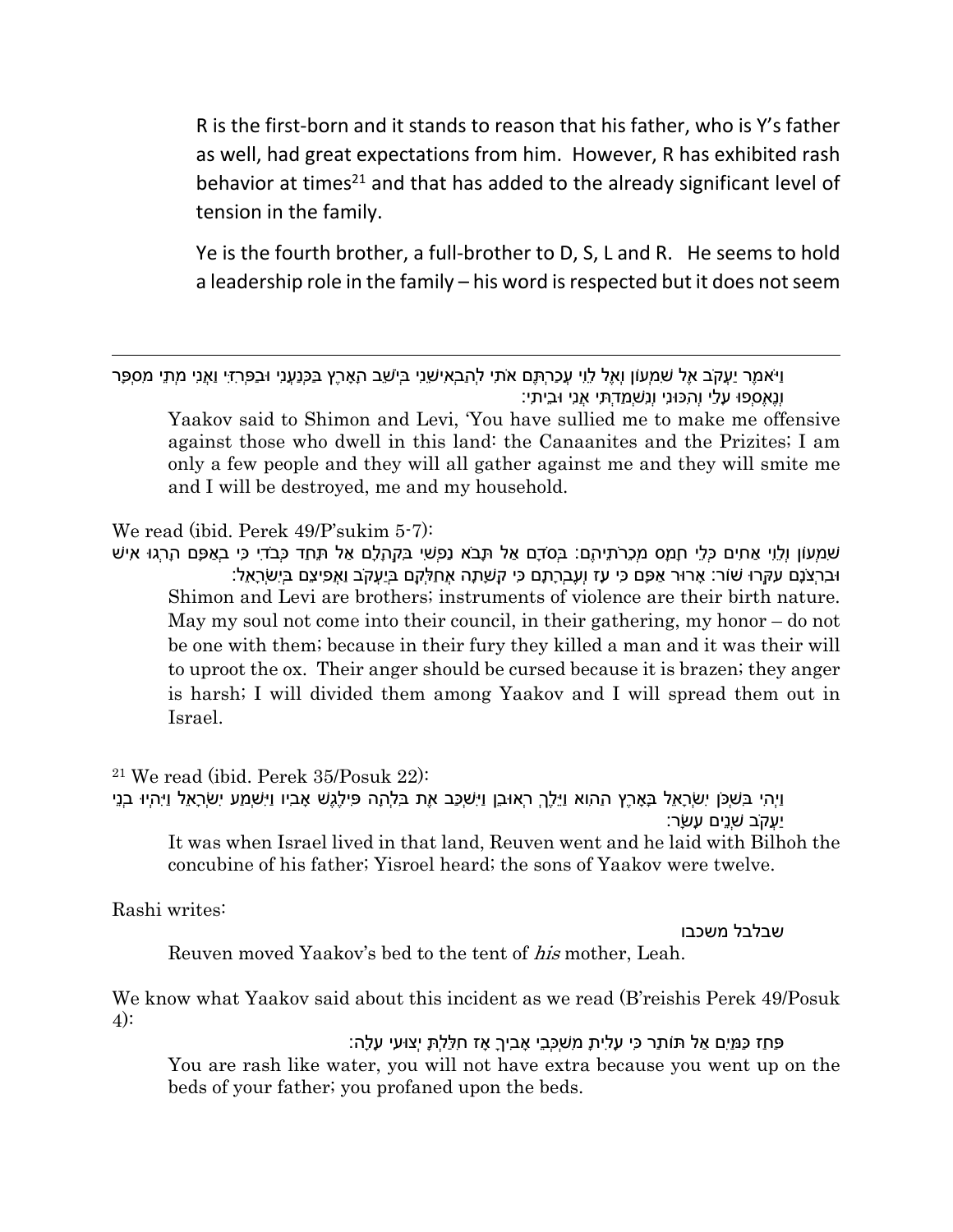that he has contributed positively to lowering the sense of animosity in the family. He may have even aggravated the situation<sup>22</sup>.

Conclusion: Y should be watched carefully. A follow-up to this report should take place in a year's time.

II. Year (circa 2217)

As agreed at the first meeting a year ago regarding Y and his family, a follow-up review has taken place. The following are its results:

A follow-up regarding Y is no longer possible. It seems that he was the victim of a vicious animal attack and is no longer among the living<sup>23</sup>. The committee sent its condolences to the family but the rejection of those

וַיִּרְאוּ אֹתוֹ מֵרָחֹק וּבְטֶרֶם יִקְרַב אֲלֵיהֶם וַיִּתְנַכְּלוּ אֹתוֹ לַהֲמִיתוֹ: וְעַתָּה לְכוּ וְנַהַרְגֵהוּ וְנַשְׁלִכֵהוּ בְּאַחַד הַבֹּרוֹת וְאָמַרְנוּ חַיָּה רָעָה אֲכָלָתְהוּ וְנִרְאֶה מַה יִּהְיוּ חֲלֹמֹתָיו: וַיֹּאמֶר יְהוּדָה אֶל אֶחָיו מַה בֶּצַע כִּי נַהֲרֹג אֶת אָחִינוּ וְכִסִּינוּ את דָּמוֹ: לְכוּ וְנִמְכְּרֶנּוּ לַיִּשְׁמְעֵאלִים וְיָדֵנוּ אַל תְּהִי בוֹ כִּי אָחִינוּ בְשָׂרֵנוּ הוּא וַיִּשְׁמְעוּ אֶחָיו:

His brothers saw Yosef from afar and before he approached them they plotted about him to kill him.

Now, let us go and kill him and we will cast him into one of the pits and we will say, 'a wild animal devoured him; then we will see what his dreams will be'.

Yehuda said to his brothers, 'What worth is there if we kill our brother and spill his blood. Let us go and sell him to the Ishmaelites; let our hands not be against him because he is our brother, he is our flesh;' his brothers listened to him.

 $23$  We read (ibid. P'sukim  $32-33$ ):

וַיְשַׁלְּחוּ אֶת כְּתֹנֶת הַפַּסִּים וַיָּבִיאוּ אֶל אֲבִיהֶם וַיֹּאמְרוּ זֹאת מָצָאנוּ הַכֶּר נָא הַכְּתֹנֶת בִּנְךָ הִוא אִם לֹא: וַיַּכִּירָהּ וַיֹּאמֶר כְּתֹנֶת בְּנִי חַיָּה רָעָה אֲכָלָתְהוּ טָרֹף טֹרַף יוֹסֵף:

The brothers sent the shirt with silk and they brought to their father and they said, 'We found this; recognize this, please. Is this the shirt of your son or not?' He recognized it and he said, 'This is the shirt of my son; a wild animal devoured him; Yosef has surely been torn apart by a wild animal.'

 $22$  We read in our Parsha (Perek 37/P'sukim 18, 20, 26-27):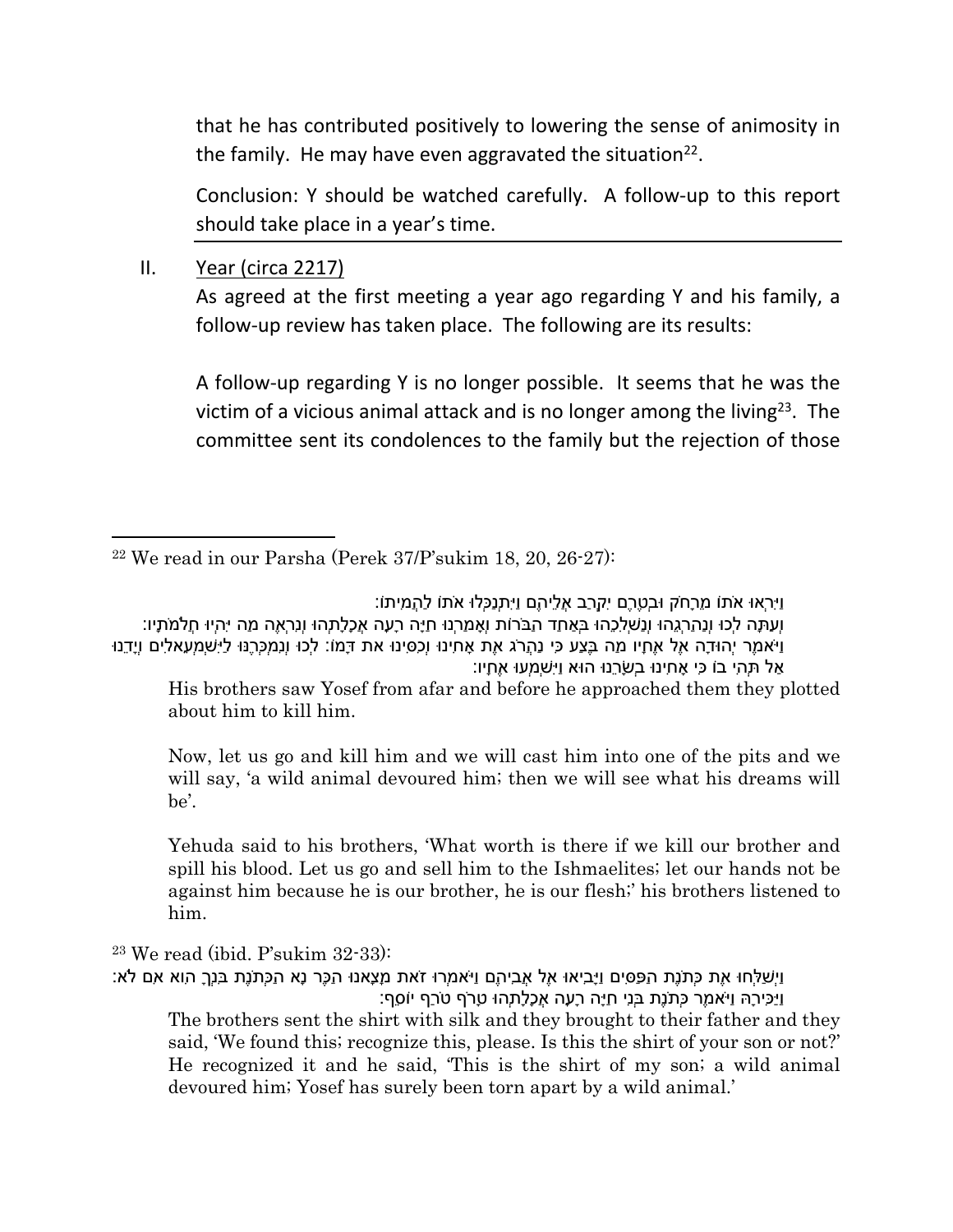condolences on the part of Y's father and grandfather $24$  encouraged the committee to continue to investigate the holistic family situation.

Thus, the committee was empowered to examine the ongoing family dynamics.

D – There is no additional information – although there are rumors that she has married properly<sup>25</sup>.

R – There is vague information that he showed unique concern for Y in a stressful situation but our efforts to clear away the haze that surrounds such an event have not been successful.

Ye – For reasons undetermined, Ye has been ostracized by his siblings, full-siblings and half-siblings, and has moved out of the clan's domicile. Surprisingly, because Ye's family keeps themselves very separate from the communal and social affairs of the general citizenry, Ye has befriended a distinguished Canaanite citizen and has taken a wife<sup>26</sup>.

וַיִּקְרַע יַעֲקֹב שִׂמְלֹתָיו וַיָּשֶׂם שַׂק בְּמָתְנָיו וַיִּתְאַבֵּל עַל בְּנוֹ יָמִים רַבִּים: וַיָּקֻמוּ כָל בָּנָיו וְכָל בְּנֹתָיו לְנַחֲמוֹ וַיְמָאֵן לְהִתְנַחֵם וַיֹּאמֶר כִּי אֵרֵד אֶל בְּנִי אָבֵל שְׁאֹלָה וַיֵּבְךְּ אֹתוֹ אָבִיו: Yaakov rent his garments and he placed sackcloth on his loins and he mourned for his sons many days. All of Yaakov's sons and daughters arose to comfort him and he refused to be comforted; he said, I will go down to the grave as a mourner for my son; his father cried for him.

Rashi writes:

ויבך אתו אביו - יצחק היה בוכה מפני צרתו של יעקב: *His father cried for him* – Yitzchak cried because of the sorrow of Yaakov.

<sup>25</sup> See Rashi to B'reishis Perek 46/Posuk 10.

<sup>26</sup> We read in our Parsha (Perek 38/P'sukim 1-2):

וַיְהִי בָּעֵת הַהִוא וַיֵּרֶד יְהוּדָה מֵאֵת אֶחָיו וַיֵּט עַד אִישׁ עֲדֻלָּמִי וּשְׁמוֹ חִירָה: וַיַּרְא שָׁם יְהוּדָה בַּת אִישׁ כְּנַעֲנִי וּשְׁמוֹ שׁוּעַ וַיִּקָּחֶהָ וַיָּבֹא אֵלֶיה:ָ

It was at that time that Yehuda went down from his brothers and he turned to an *Adulamite* man and his name was Chirah. Yehuda saw there the daughter of a Canaanite man and his name was *Shu'a* and he married her and he lived with her.

 $24$  We read (ibid. P'sukim 34-35):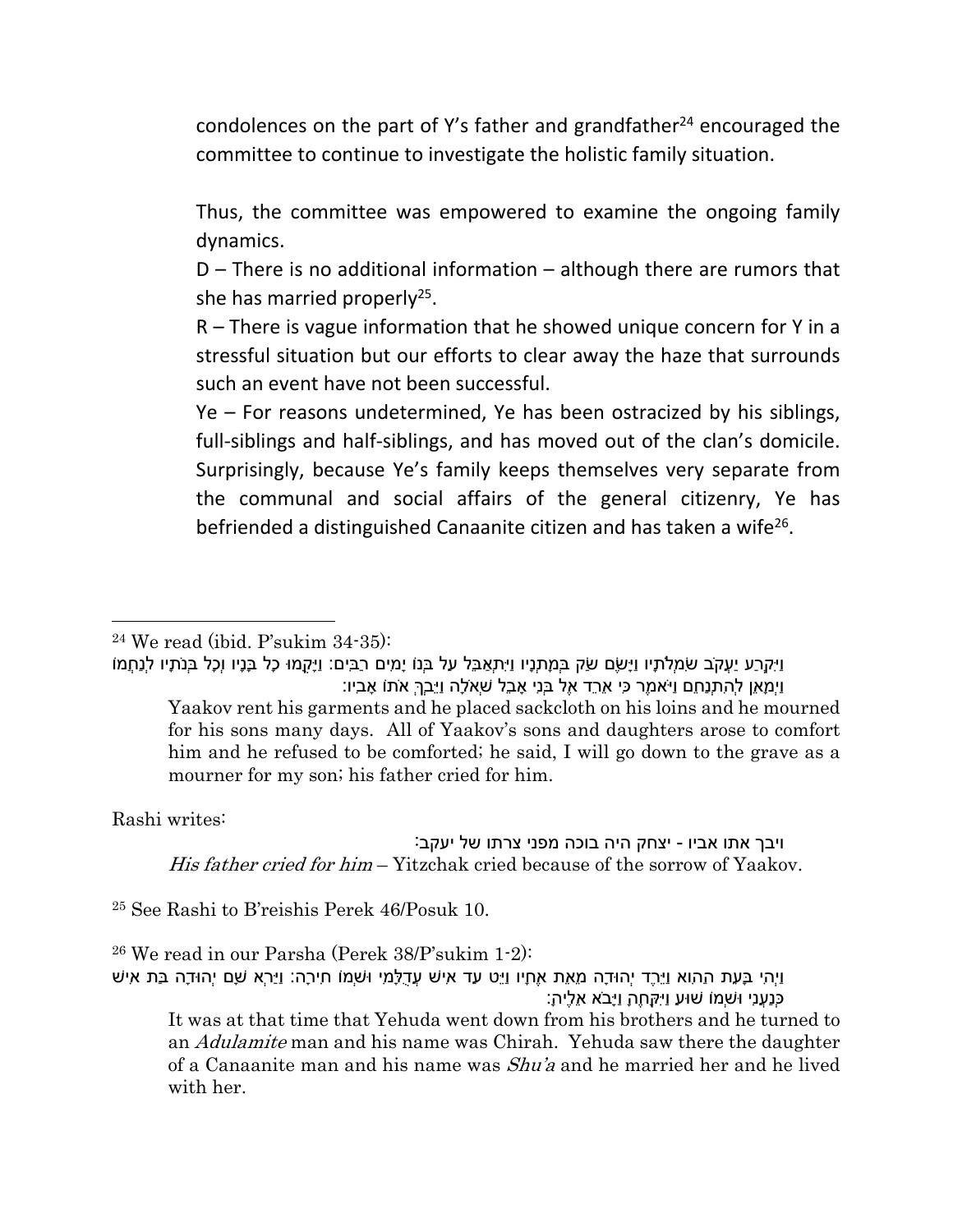Conclusion: It does not seem that the committee should expend its valuable time with this family. It was decide to close the case due to the absence of the prime subject, Y.

## III. Year (circa) 2238

(Note: A veteran committee member remembered this case which has figured prominently in contemporary events and found the original file. It was decided to open the file and to add on to it for future reference and academic evaluation of the committee's functioning.)

As is well-known, life here in Canaan has been in a crisis mode for the last two years because of a severe famine that has left all of the inhabitants of the land starving<sup>27</sup>. Caravans have been traveling back and forth to Egypt to replenish food-stocks and the high cost of food obtainable from Egypt has greatly depleted the financial basis of the entire country.

Economists differ regarding the role that the Canaanite government played in exacerbating the situation. Opposition economists complain of poor planning whereas government economists claim that appropriate measures were undertaken to have ample supplies of produce on hand, but climate change introduced factors that could not have been taken into account.

It is in this context that we have heard that in the last weeks, Y has been located. He did not die and, in fact, is sound and well, to say the least. Most surprisingly, Y occupies a royal position in the household of the

 $27$  We read in next week's Parshas Miketz (ibid. Perek41/P'sukim 53-54): וַתִּכְלֶינָה שֶׁבַע שְׁנֵי הַשָּׂבָע אֲשֶׁר הָיָה בְּאֶרֶץ מִצְרָיִם: וַתְּחִלֶּינָה שֶׁבַע שְׁנֵי הָרָעָב לָבוֹא כַּאֲשֶׁר אָמַר יוֹסֵף וַיְהִי רָעָב בְּכָל הָאֲרָצוֹת וּבְכָל אֶרֶץ מִצְרַיִם הָיָה לָחֶם:

The seven years of plenty that were in the Land of Egypt concluded. The seven years of famine began to come as Yosef said and there was a famine in all of the lands and in the Land of Egypt there was bread.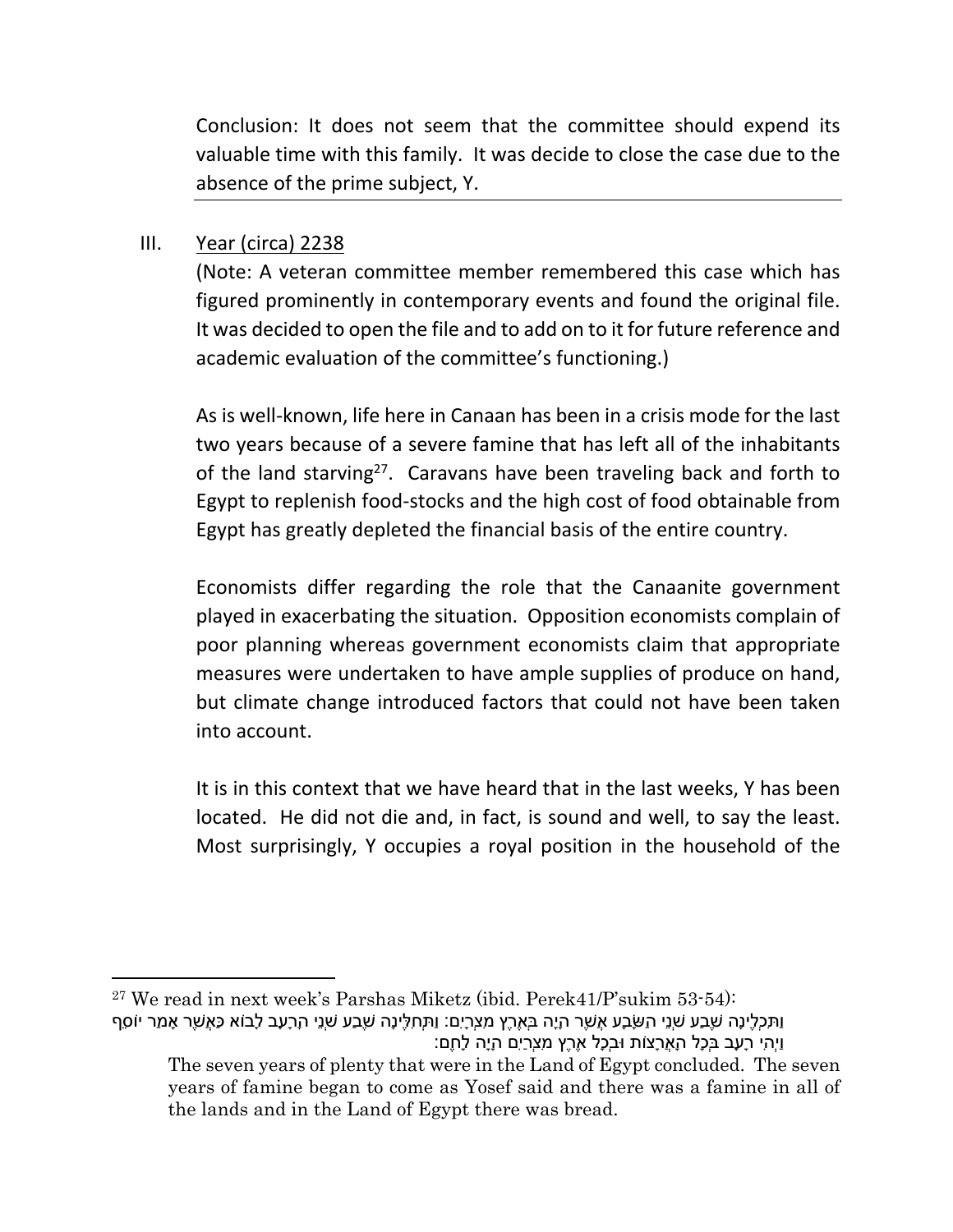Egyptian palace<sup>28</sup>. This is despite him being of Hebrew descent<sup>29</sup> with the customs of the Hebrews being repugnant to Egyptian sensibilities<sup>30</sup>.

At this time, there is insufficient information regarding Y to close the file. Our committee has noted that the events, complicated and dynamic are perhaps the most fascinating that they have witnessed.

At this point we are closing the inquiry because the youth who interested us is now an adult and is far removed from our jurisdiction.

<sup>29</sup> We read the (B'reishis Perek 41/Posuk 12) insulting words of *Sar HaMashkim* for which he wasn't rebuked:

וְשָׁם אִתָּנוּ נַעַר עִבְרִי עֶבֶד לְשַׂר הַטַּבָּחִים וַנְּסַפֶּר לוֹ וַיִּפְתָּר לָנוּ אֶת חֲלֹמֹתֵינוּ אִישׁ כַּחֲלֹמוֹ פָּתָר: There with us was a Hebrew lad, a slave to the *Sar HaTabachim*; we told him and he solved our dreams for us; each like his dream he interpreted.

Rashi explains there that the term *ivri* was meant to be demeaning as well as indicating that a *Hebrew* would not be a threat to the throne.

<sup>30</sup> We read (ibid. Perek 43/Posuk 32): וַיָּשִׂימוּ לוֹ לְבַדּוֹ וְלָהֶם לְבַדָּם וְלַמִּצְרִים הָאֹכְלִים אִתּוֹ לְבַדָּם כִּי לֹא יוּכְלוּן הַמִּצְרִים לֶאֱכֹל אֶת הָעִבְרִים לֶחֶם כִּי תוֹעֵבָה הִוא לְמִצְרָיִם: They placed the food for Yosef by himself and for the brothers by themselves

and for the Egyptians who were eating with them, by themselves, because the Egyptians were unable to eat bread with the Hebrews because that was an abomination for Egypt.

 $28$  We read ibid. Perek  $41/P$ 'sukim  $40-43$ ):

אַתָּה תִּהְיֶה עַל בֵּיתִי וְעַל פִּיךָ יִשַּׁק כָּל עַמִּי רַק הַכִּסֵּא אֶגְדַּל מִמֶּךּ:ָ וַיֹּאמֶר פַּרְעֹה אֶל יוֹסֵף רְאֵה נָתַתִּי אֹתְךָ עַל כָּל אֶרֶץ מִצְרָיִם: וַיָּסַר פַּרְעֹה אֶת טַבַּעְתּוֹ מֵעַל יָדוֹ וַיִּתֵּן אֹתָהּ עַל יַד יוֹסֵף וַיַּלְבֵּשׁ אֹתוֹ בִּגְדֵי שֵׁשׁ וַיָּשֶׂם רְבִד הַזָּהָב עַל צַוָּארוֹ: וַיַּרְכֵּב אֹתוֹ בְּמִרְכֶּבֶת הַמִּשְׁנֶה אֲשֶׁר לוֹ וַיִּקְרְאוּ לְפָנָיו אַבְרֵךְ וְנָתוֹן אֹתוֹ עַל כָּל אֶרֶץ מִצְרָיִם:

Par'o said to Yosef, 'You will be in charge of my house and according to your mouth all my people will conduct their business; only my throne will I aggrandize more than you.' Par'o said to Yosef, 'See, I have placed you above the entire Land of Egypt.' Par'o removed his ring from upon his hand and he gave it upon Yosef's hand and he dressed Yosef in linen clothes and placed a golden chain upon his neck. He gave him to ride in the chariot of the viceroy that he had and they proclaimed before Yosef - 'avrech'; he was placed over the entire Land of Egypt.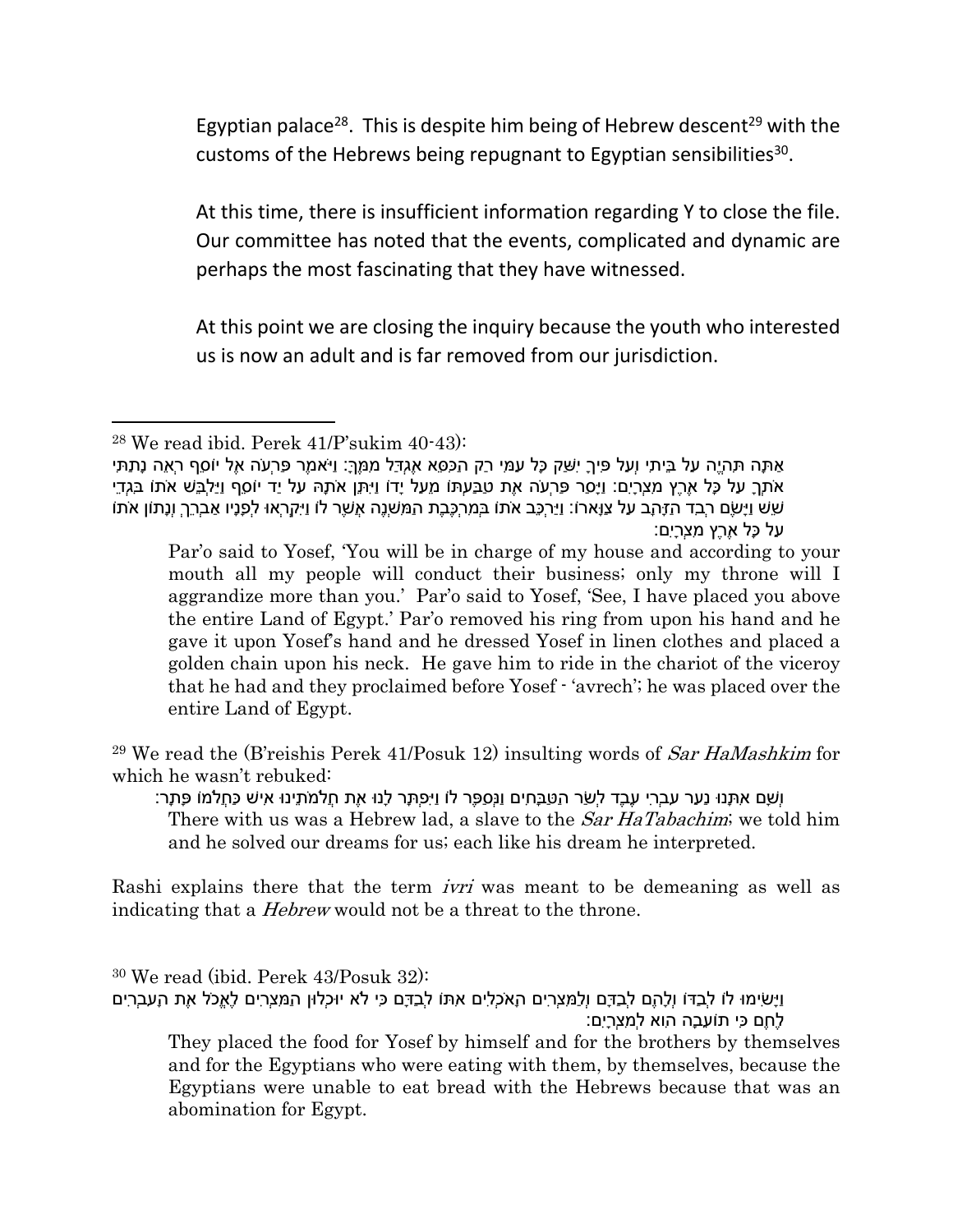Nothing has been heard regarding the individual brothers with the exception of Ye who, after his wife's death, seems to have been involved in a mini-scandal<sup>31</sup>. When we inquired, family members were not talking.

So now our little charade is over. No one was misled by it because we all know the events well.

On the other hand, it may be very worthwhile to try to have a picture of what our understanding would have been had we not already learned these Parshos of Yosef, had we not learned the commentaries of Rashi and others and had not organized our thinking around the *masorah* that guides us.

So we pretended. We pretended to write a report, similar to those that are written daily about the people that we know.

Perhaps we are the writers of such reports. Perhaps we are the subjects of such reports. And perhaps we are both the writers and the subjects.

We did not bring in any 'outside' sources. The sources were P'sukim and Rashi and the picture was not as pretty as we wished it to be.

But, I don't think that such is the issue. I think that the issue is what we do with such information, what conclusions we reach, what guidance we give.

In order to test ourselves regarding the guidance and direction that we offer and the conclusions that we reach, let us stop pretending for the next minutes and have a review of what in fact occurred as we look back over three millennia ago and look what occurred to the central figures that were discussed.

Reuven was rash and impulsive. But that did not prevent him from acting heroically, saving the life of Yosef.

We read in our Parsha (Perek 37/P'sukim 21-22):

<sup>31</sup> We read (B'reishis Perek 38/Posuk 23):

וַיֹּאמֶר יְהוּדָה תִּקַּח לָהּ פֶּן נִהְיֶה לָבוּז הִנֵּה שָׁלַחְתִּי הַגְּדִי הַזֶּה וְאַתָּה לֹא מְצָאתָהּ: Yehuda said, 'Take [the payment] for her lest we become disgraced; behold, I sent this kid and you did not find her.'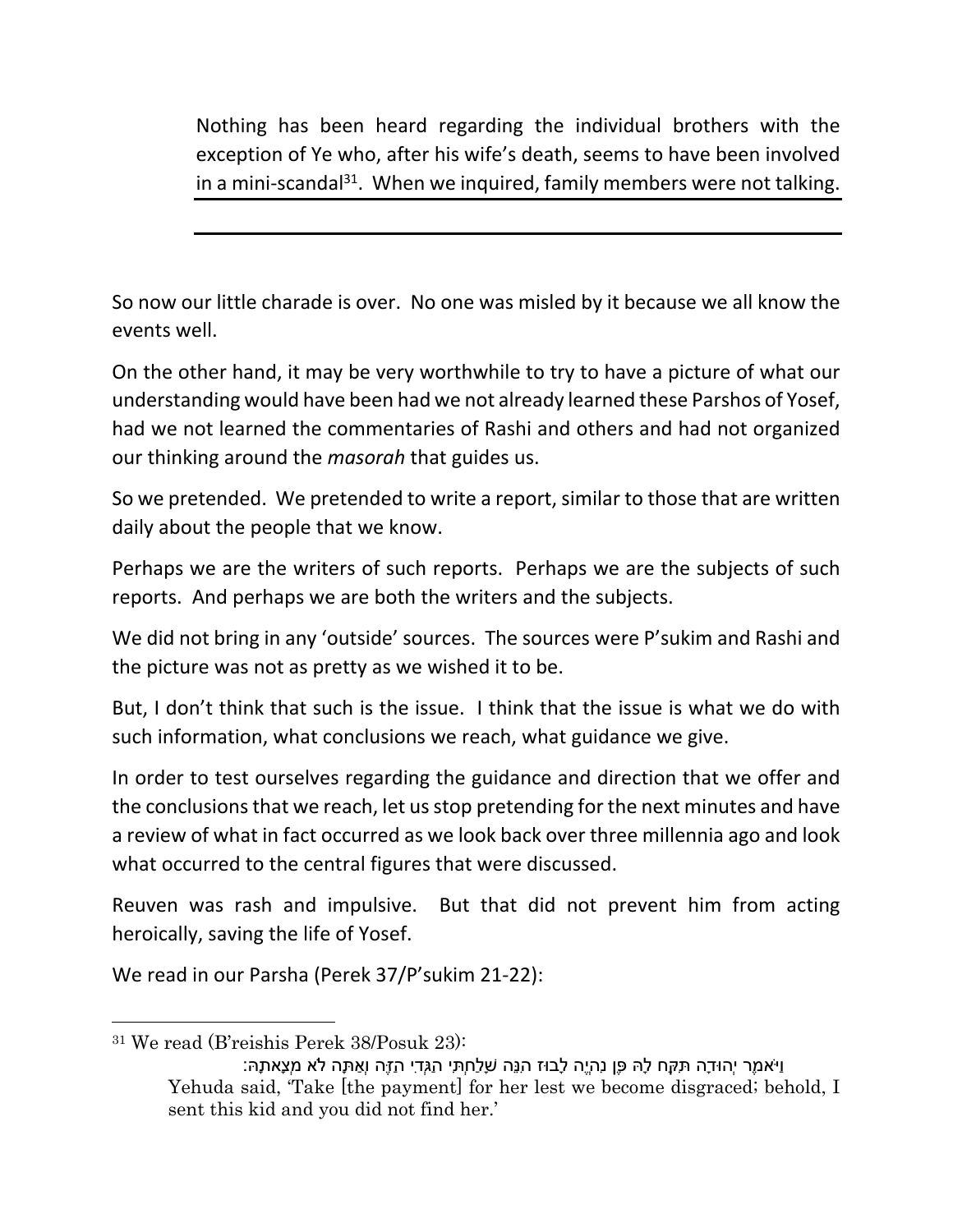וַיִּשְׁמַע רְאוּבֵן וַיַּצִּלֵהוּ מִיָּדָם וַיֹּאמֶר לֹא נַכֶּנּוּ נָפֶשׁ: וַיֹּאמֶר אֲלֵהֶם רְאוּבֵן אַל תִּשְׁפְּכוּ דָם הַשְׁלִיכוּ אֹתוֹ אֶל הַבּוֹר הַזֶּה אֲשֶׁר בַּמִּדְבָּר וְיָד אַל תִּשְׁלְחוּ בוֹ לְמַעַן הַצִּיל אֹתוֹ מִיָּדָם לַהֲשִׁיבוֹ אֶל אָבִיו:

Reuven heard and he saved Yosef from their hand and he said, 'Let us not fatally smite him.' Reuven said to them, 'do not spill blood; cast him into this pit that is in the wilderness, do not extend a hand against him'; [he did this] in order to save Yosef from their hand, to return him to his father.

Reuven was a person of unusual character. His name prophesied that greatness.

Rashi interprets the name ראובן, which literally means 'see the son'. He writes (B'reishis Perek 29/Posuk 32):

ותקרא שמו ראובן - רבותינו פירשו, אמרה ראו מה בין בני לבן חמי שמכר הבכורה ליעקב, וזה לא מכרה ליוסף ולא ערער עליו, ולא עוד שלא ערער עליו אלא שביקש להוציאו מן הבור:

*She called his name Reuven* – Our Rabbis explained that Leah said, 'See the difference between my son and the son of my father-in-law [Yitzchak], Eisav. Eisav sold the birthright to Yaakov [and then he challenged it]. My son did not sell it to Yosef [it was just given to Yosef]; and he did not challenge it. Not only did he not challenge it, he sought to take Yosef out from the pit.

Of course the birthright that Yaakov gave to Yosef was that he had the double portion of *shevotim*. Yosef became two tribes, not Reuven. That is what we read in Parshas Vayechi (B'reishis Perek 48/Posuk 5):

```
וְעַתָּה שְׁנֵי בָנֶיךָ הַנּוֹלָדִים לְךָ בְּאֶרֶץ מִצְרַיִם עַד בֹּאִי אֵלֶיךָ מִצְרַיְמָה לִי הֵם אֶפְרַיִם וּמְנַשֶּׁה
                                                                             כִּרְאוּבֵן וְשִׁמְעוֹן יִהְיוּ לִי:
```
Now your two sons who were born in the Land of Egypt until I came to you, they are mine; Efraim and Menashe will be mine like Reuven and Shimon.

We also remember the distraught reaction of Reuven when discovering Yosef's disappearance as we read (Perek 37/P'sukim 29-30):

וַיָּשָׁב רְאוּבֵן אֶל הַבּוֹר וְהִנֵּה אֵין יוֹסֵף בַּבּוֹר וַיִּקְרַע אֶת בְּגָדָיו: וַיָּשָׁב אֶל אֶחָיו וַיֹּאמַר הַיֶּלֶד אֵינֶנּוּ וַאֲנִי אָנָה אֲנִי בָא: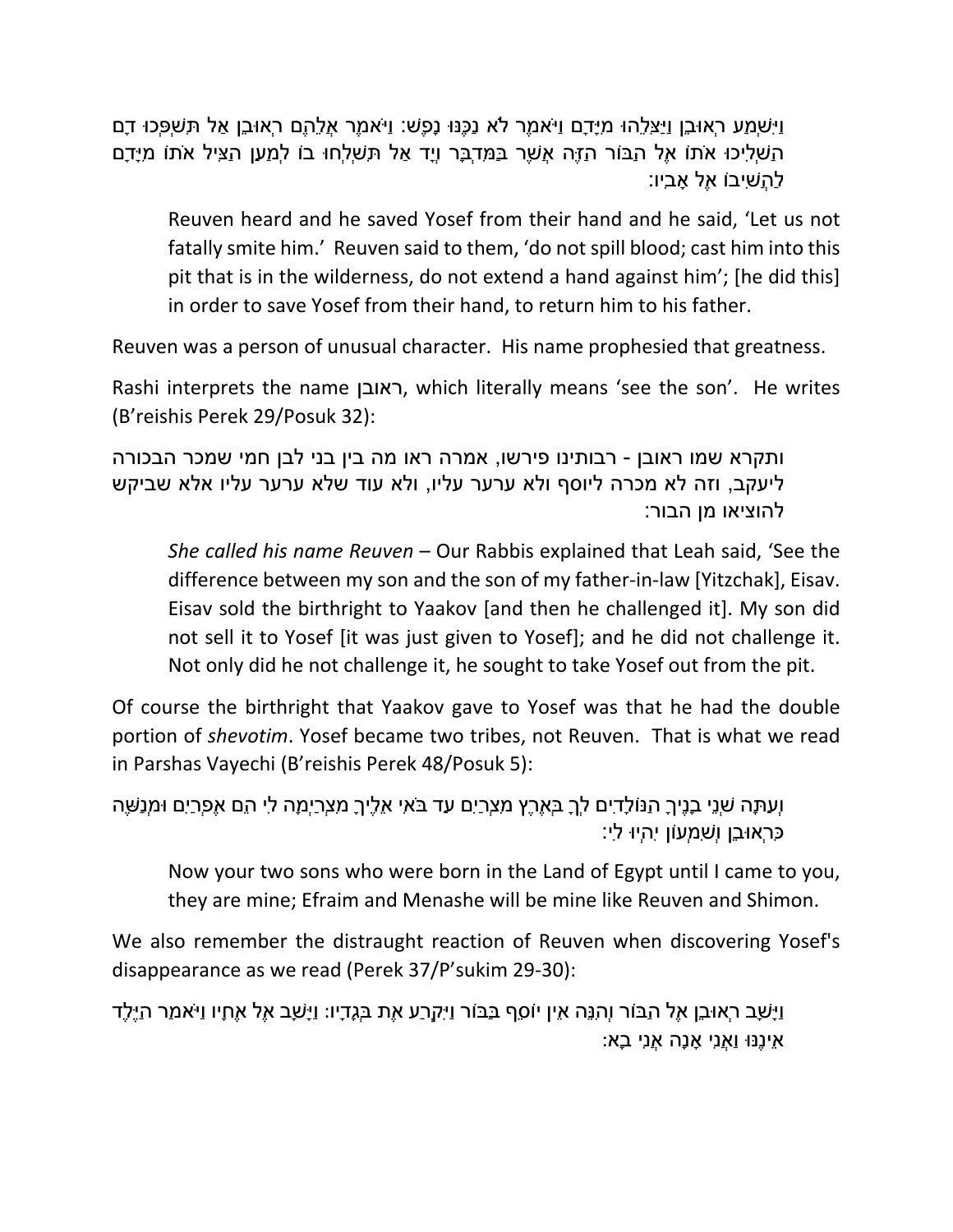Reuven returned to the pit and behold Yosef was not in the pit; Reuven rent his garments. Reuven returned to his brothers and he said, 'the boy is not there. To where am I coming?'

And Rashi tells us that Reuven regretted his impulsiveness as we read in these verses:

וישב ראובן -...עסוק היה בשקו ובתעניתו על שבלבל יצועי אביו:

*Reuven returned* – He was involved with his sackcloth and his fasting because he mixed the beds of his father.

What about Shimon and Levi? Yaakov Ovinu reflected upon them at his death, bringing up the events in Shechem. We read (ibid. Posuk 4):

שִׁמְעוֹן וְלֵוִי אַחִים כְּלֵי חָמָס מְכֵרֹתֵיהֶם:

Shimon and Levi are brothers; instruments of violence are their birth nature.

And yet, we read in Yalkut Shimoni (B'reishis Parshas Vayechi 158):

אין לנו סופרים ומלמדי תינוקות אלא משמעון

Our scribes and teachers of children only come from Shevet Shimon<sup>32</sup>.

Who needs to be more trustworthy than the *Sofer*? He writes in the privacy of his home. If he did not have the proper *kavana* when he writes the Name of G-d, who would know? If he is writing Tefillin and goes back to correct an earlier mistake, something which is not allowed, who could discover it?

The Sifrei Torah which we read and the Tefillin that we don testify to the integrity of Shimon!

And who do we depend upon more for the education and guidance for our children than דרדקים מלמדי, those who teach the little ones? That was the Shimon about whom harsh words were said and about whom the future did not look bright at all. Shimon was not a 'lost cause' whatsoever.

And what about Levi? Levi was grandfather of Moshe Rabbenu and Aharon HaKohen HaGodol. All the Kohanim are Levi'im.

<sup>&</sup>lt;sup>32</sup> See there as to the reason that Divine Providence guided them in that direction.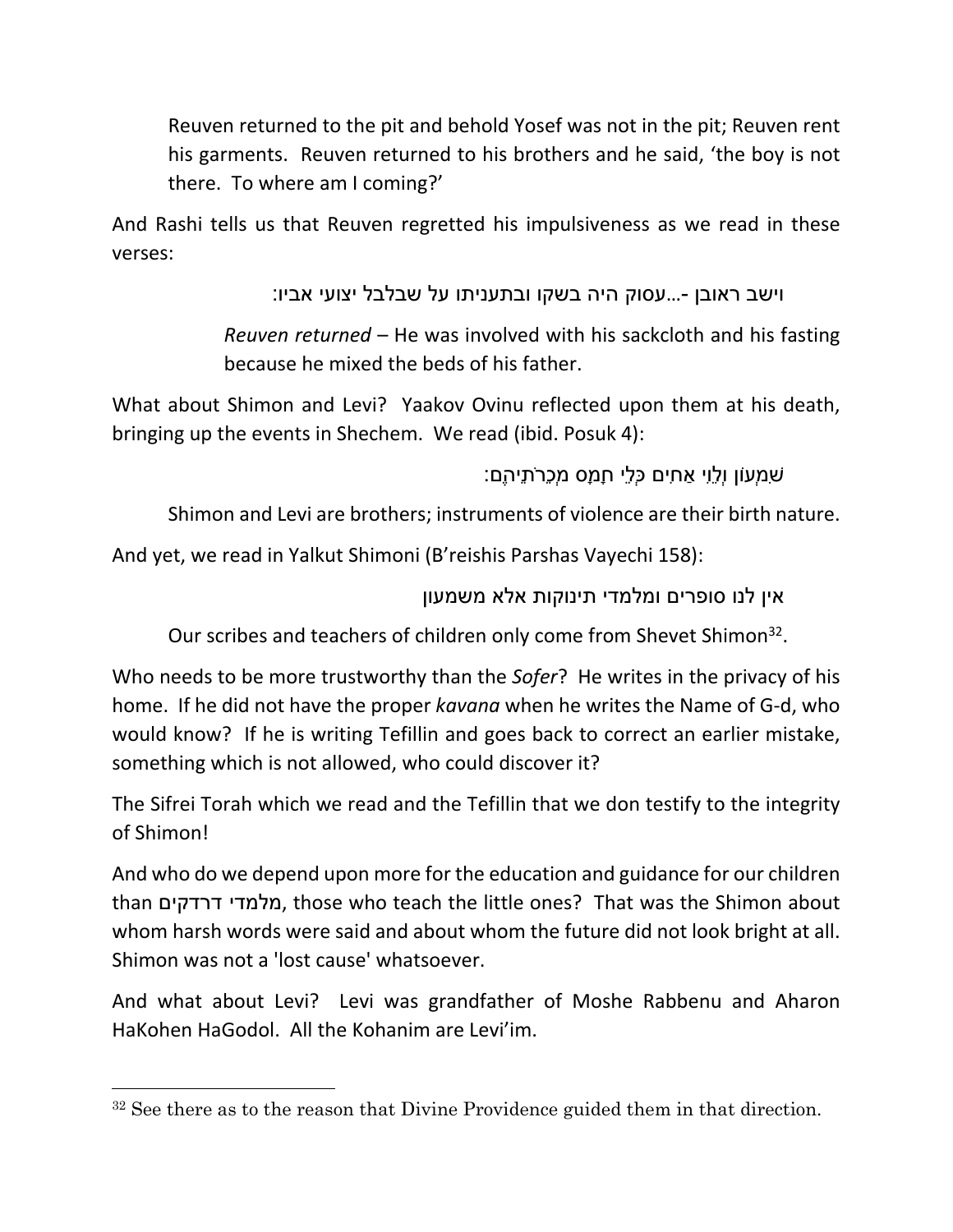One who brings a Korbon depends completely on the Kohen who makes the offering. Not only do his actions have to be perfectly correct and beyond reproach, but his intent, more or less, has to be perfect. If for a moment the Kohen thought to do the required activities in a different time or place, the Korbon was disqualified – and who would know?

But, even more than that. Shevet Levi presents us with a profile worthy of emulation. This is what Rambam writes at the very end of Hilchos Shemitta v'Yovel (Perek 13/Halachos 12-13):

ולמה לא זכה לוי בנחלת ארץ ישראל ובביזתה עם אחיו מפני שהובדל לעבוד את ה' לשרתו ולהורות דרכיו הישרים ומשפטיו הצדיקים לרבים...לפיכך הובדלו מדרכי העולם...

ולא שבט לוי בלבד אלא כל איש ואיש מכל באי העולם אשר נדבה רוחו אותו והבינו מדעו להבדל לעמוד לפני ה' לשרתו ולעובדו לדעה את ה'...זה נתקדש קדש קדשים ..ויהיה ה' חלקו ונחלתו לעולם ולעולמי עולמים ...

Why didn't Shevet Levi merit an inheritance in Eretz Yisroel and in its spoils together with his brethren? It is because Shevet Levi was designated to worship Hashem and to serve Him and to teach His straight ways and His righteous laws to the masses. Therefore, Shevet Levi was separated from the ways of the world.

And not Shevet Levi alone, but every person from all those in the world whose spirit moves him and he understands the knowledge to be separate and to stand before Hashem and to serve Him and to worship Him to know G-d. This person has become sanctified as the holy of holies and Hashem will be his portion and inheritance forever and ever.

Are we ashamed of the extraordinary achievements of Levi's descendants?

 And Yehuda? Yehuda showed bravery at least three times and it is up to the reader to decide which moment was greater. First, he demonstrated greatness when he could have kept silent and hidden his relationship with Tamar. But he didn't keep silent. We read in our Parshas Vayeshev (Perek 38/Posuk 26):

וַיַּכֵּר יְהוּדָה וַיֹּאמֶר צָדְקָה מִמֶּנִּי כִּי עַל כֵּן לֹא נְתַתִּיהָ לְשֵׁלָה בְנִי וְלֹא יָסַף עוֹד לְדַעְתָּהּ: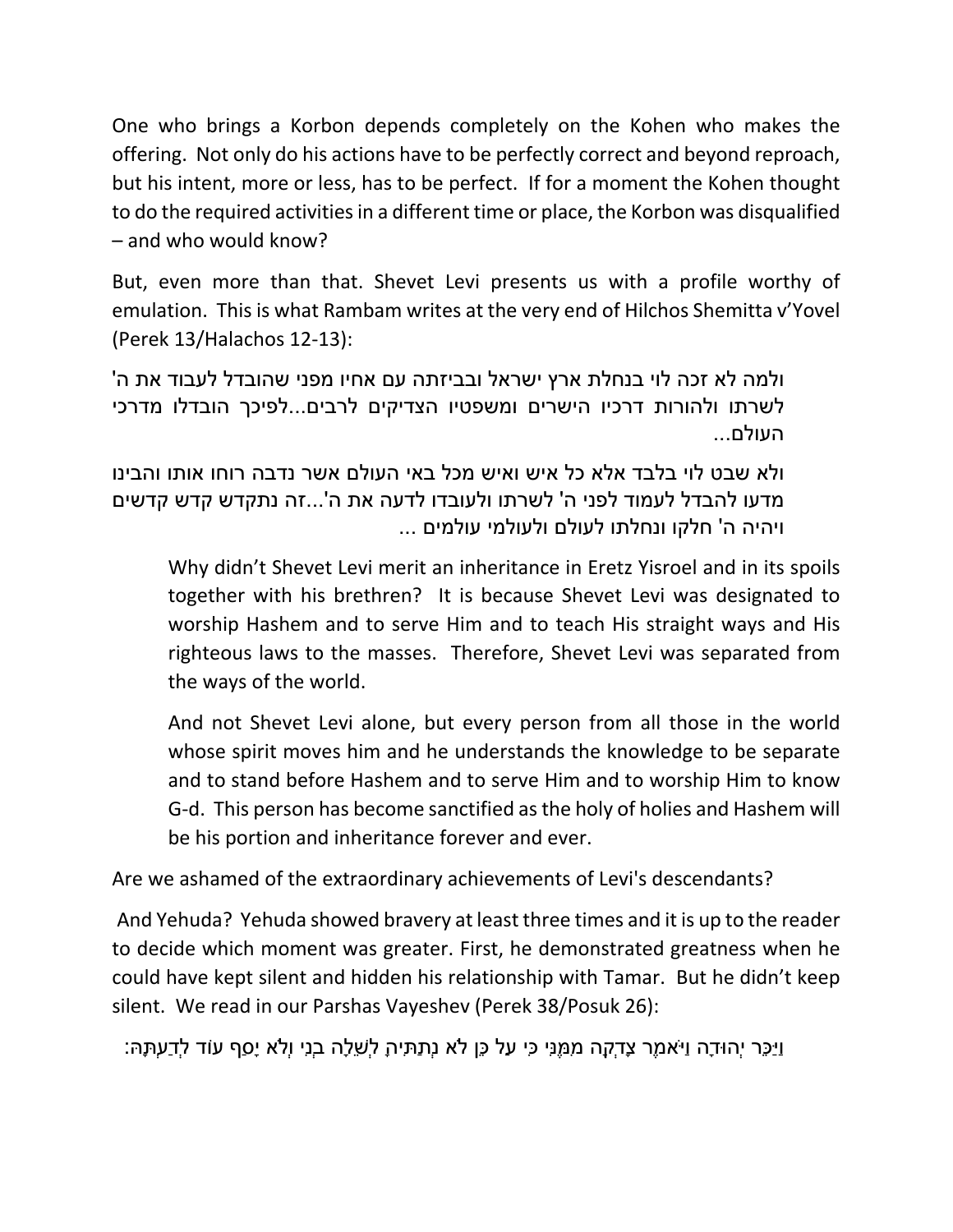Yehuda recognized and he said, 'She is more righteous than me because I did not give her to my son, Sheloh'; he did not cease anymore from living with her.

And, in next week's Parshas Miketz we read (Perek 43/P'sukim 8-9):

וַיֹּאמֶר יְהוּדָה אֶל יִשְׂרָאֵל אָבִיו שִׁלְחָה הַנַּעַר אִתִּי וְנָקוּמָה וְנֵלֵכָה וְנִחְיֶה וְלֹא נָמוּת גַּם אֲנַחְנוּ גַם אַתָּה גַּם טַפֵּנוּ: אָנֹכִי אֶעֶרְבֶנּוּ מִיָּדִי תְּבַקְשֶׁנּוּ אִם לֹא הֲבִיאֹתִיו אֵלֶיךָ וְהִצַּגְתִּיו לְפָנֶיךָ וְחָטָאתִי לְךָ כָּל הַיָּמִים:

Yehuda said to Yisroel his father, 'Send the lad with me and we will arise and we will go and we will live and we will not die, also us, also you and also our children. I will guarantee him, from my hand you will demand him; if I do not bring him to you and present him before you, I will be sinning to you for all the days.

And, finally in Parshas Vayigash we learn (Perek 44/Posuk 18):

וַיִּגַּשׁ אֵלָיו יְהוּדָה וַיֹּאמֶר בִּי אֲדֹנִי יְדַבֶּר נָא עַבְדְּךָ דָבָר בְּאָזְנֵי אֲדֹנִי וְאַל יִחַר אַפְּךָ בְּעַבְדֶּךָ כִּי כָמוֹךָ כְּפַרְעֹה:

Yehuda approached Tzofnas Panei'ach and he said, 'Please my master, let your servant speak a word in the ears of my master and do not be angry with your servant because you are like Par'o.

Rashi writes:

ואל יחר אפך - מכאן אתה למד שדבר אליו קשות:

 *Do not be angry* – from here you learn that Yehuda spoke harshly to Tzofnas Panei'ach.

כי כמוך כפרעה -...סופך ללקות עליו בצרעת כמו שלקה פרעה על ידי זקנתי שרה על לילה אחת שעכבה. דבר אחר מה פרעה גוזר ואינו מקיים, מבטיח ואינו עושה, אף אתה כן...דבר אחר כי כמוך כפרעה אם תקניטני אהרוג אותך ואת אדוניך:

*You are like Par'o* – at the end you will be struck with leprosy in the same way that Par'o was struck for keeping my grandmother Sarah [for only] one night. Another explanation is that Yehuda was saying, 'Just like Par'o made decrees and was unable to fulfil them, promised and was unable to fulfil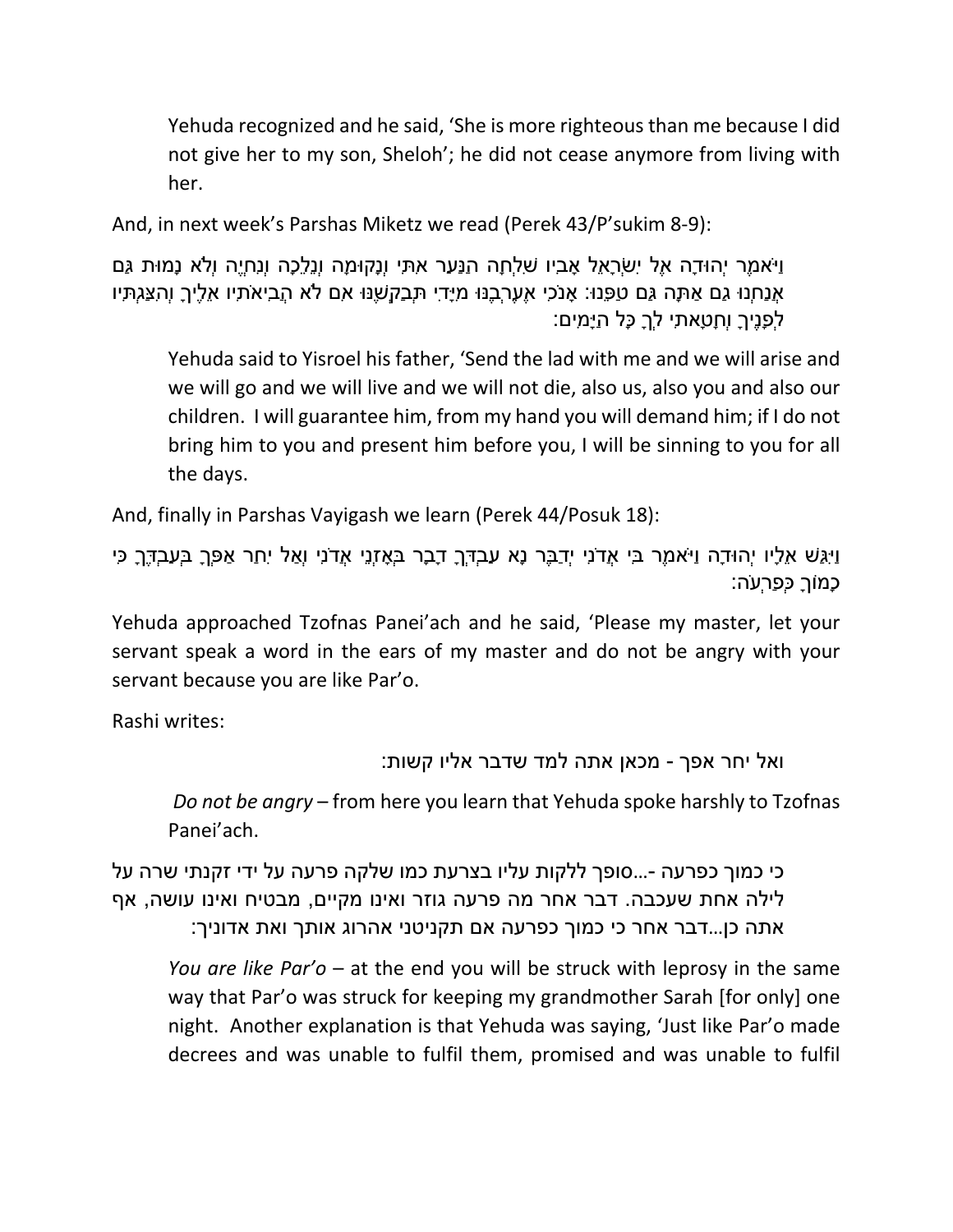them, you are the same.' Another explanation of 'you are like Par'o'- 'If you anger me, I will kill you and your master.'

Yehuda continued (ibid. P'sukim 32-23):

כִּי עַבְדְּךָ עָרַב אֶת הַנַּעַר מֵעִם אָבִי לֵאמֹר אִם לֹא אֲבִיאֶנּוּ אֵלֶיךָ וְחָטָאתִי לְאָבִי כָּל הַיָּמִים: וְעַתָּה יֵשֶׁב נָא עַבְדְּךָ תַּחַת הַנַּעַר עֶבֶד לַאדֹנִי וְהַנַּעַר יַעַל עִם אֶחָיו:

Because your servant guaranteed the lad from my father saying, 'If I do not bring him to you, I will have sinned to my father all the days. Now, please let your servant sit [in captivity] in place of the lad as a servant for my master and let the lad ascend to his father with his brothers.

And this courageous person was awarded the kingship over Israel for all generations. That is what his father said to him (ibid. Perek 49/Posuk 10):

לֹא יָסוּר שֵׁבֶט מִיהוּדָה וּמְחֹקֵק מִבֵּין רַגְלָיו עַד כִּי יָבֹא שילה שִׁילוֹ וְלוֹ יִקְּהַת עַמִּים:

The sceptre shall not depart from Yehuda and the ruling of law from between his legs until he comes to *Shilo* and to him the nations will gather.

Yehuda was truly majestic.

However, our overview cannot be complete without carefully examining Yosef, who as a lad had many faults.

Here, we will not go into detail about Yosef who became a successful leader in the House of Potifar and then in the jail and then under Par'o. We will not even discuss how he was gentle and caring to his brothers and did not undertake any act of revenge<sup>33</sup>.

<sup>33</sup> We read Yosef's words when he revealed himself to his brothers (B'reishis Perek 45/P'sukim 5, 8):

וְעַתָּה אַל תֵּעָצְבוּ וְאַל יִחַר בְּעֵינֵיכֶם כִּי מְכַרְתֶּם אֹתִי הֵנָּה כִּי לְמִחְיָה שְׁלָחַנִי א...ֱלֹ'קים לִפְנֵיכֶם: וְעַתָּה לֹא אַתֶּם שְׁלַחְתֶּם אֹתִי הֵנָּה כִּי הָא...ֱל'קים וַיְשִׂימֵנִי לְאָב לְפַרְעֹה וּלְאָדוֹן לְכָל בֵּיתוֹ וּמֹשֵׁל בְּכָל אֶרֶץ מִצְרָיִם:

Now, do not be sad and you shall not have anger in your eyes because you sold me to here; Hashem G-d sent me before you to bring you life. Now, you did not send me here; it was G-d and he placed me as a patron of Par'o and as a master over all of his entire household and a ruler in all of the Land of Egypt.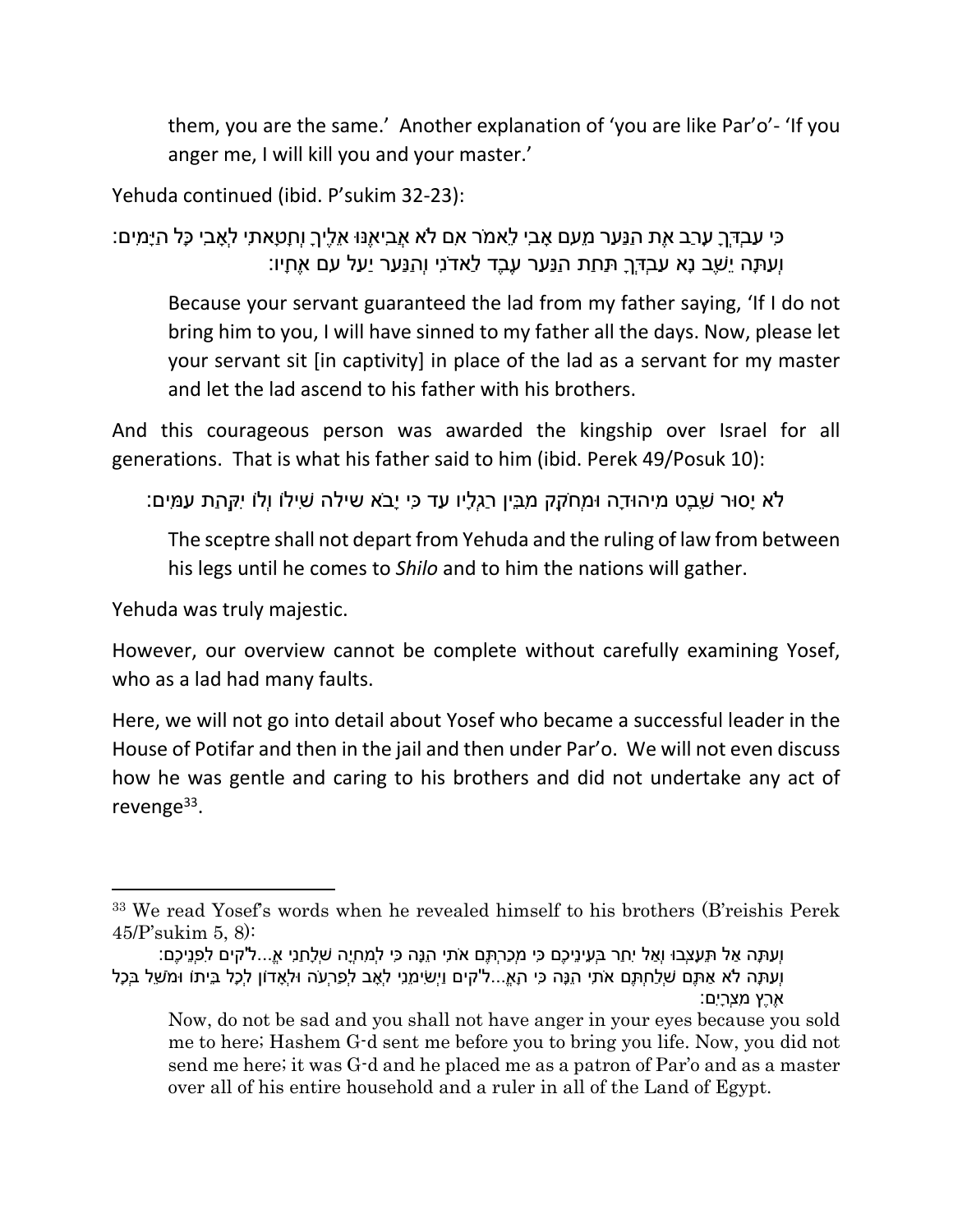We will discuss one event – Yosef's encounter with the wife of Potifar.

The Torah tells us that in some ways, Yosef's behavior was no different in the House of Potifar than it was years earlier in his father's house.

We read in our Parsha (Perek 39/P'sukim 6-7):

וַיַּעֲזֹב כָּל אֲשֶׁר לוֹ בְּיַד יוֹסֵף וְלֹא יָדַע אִתּוֹ מְאוּמָה כִּי אִם הַלֶּחֶם אֲשֶׁר הוּא אוֹכֵל וַיְהִי יוֹסֵף יְפֵה תֹאַר וִיפֵה מַרְאֶה: וַיְהִי אַחַר הַדְּבָרִים הָאֵלֶּה וַתִּשָּׂא אֵשֶׁת אֲדֹנָיו אֶת עֵינֶיהָ אֶל יוֹסֵף וַתֹּאמֶר שִׁכְבָה עִמִּי:

Potifar left all that he had in the hand of Yosef and he knew nothing with what Yosef did, except for the bread that he would eat; Yosef was good looking and had a pleasing appearance. It was after these things that the wife of his master raised her eyes to Yosef and she said, 'lay with me'.

Rashi writes:

ויהי יוסף יפה תואר - כיון שראה עצמו מושל, התחיל אוכל ושותה ומסלסל בשערו, אמר הקדוש ברוך הוא אביך מתאבל ואתה מסלסל בשערך, אני מגרה בך את הדוב, מיד ותשא אשת אדוניו:

*Yosef was good looking and had a pleasing appearance* – When he saw himself ruling, he began to eat and drink and make his hair look nice. Hashem said, 'Your father is mourning and you are making your hair look nice? I am going to incite the bear against you.' Immediately - 'The wife of his master raised her eyes'.

What prevented Yosef from sinning? We read the words of Rashi (Posuk 11):

וחד אמר לעשות צרכיו עמה אלא שנראית לו דמות דיוקנו של אביו

We read Yosef's words to his brothers following the death of Yaakov (ibid. Perek 50/Posuk 19-21):

וַיֹּאמֶר אֲלֵהֶם יוֹסֵף אַל תִּירָאוּ כִּי הֲתַחַת א...ֱל'קים אָנִי:וְאַתֶּם חֲשַׁבְתֶּם עָלַי רָעָה א...ֱלֹ'קים חֲשָׁבָהּ לְטֹבָה לְמַעַן עֲשֹׂה כַּיּוֹם הַזֶּה לְהַחֲיֹת עַם רָב: וְעַתָּה אַל תִּירָאוּ אָנֹכִי אֲכַלְכֵּל אֶתְכֶם וְאֶת טַפְּכֶם וַיְנַחֵם אוֹתָם וַיְדַבֵּר עַל לִבָּם:

Yosef said to his brothers, ''Do not fear because– am I in place of G-d? You thought to do evil to me and Hashem thought it to be good in order to do this day to give life to a large public. Now do not fear; I will support you and your children' and he comforted them and he spoke to their hearts.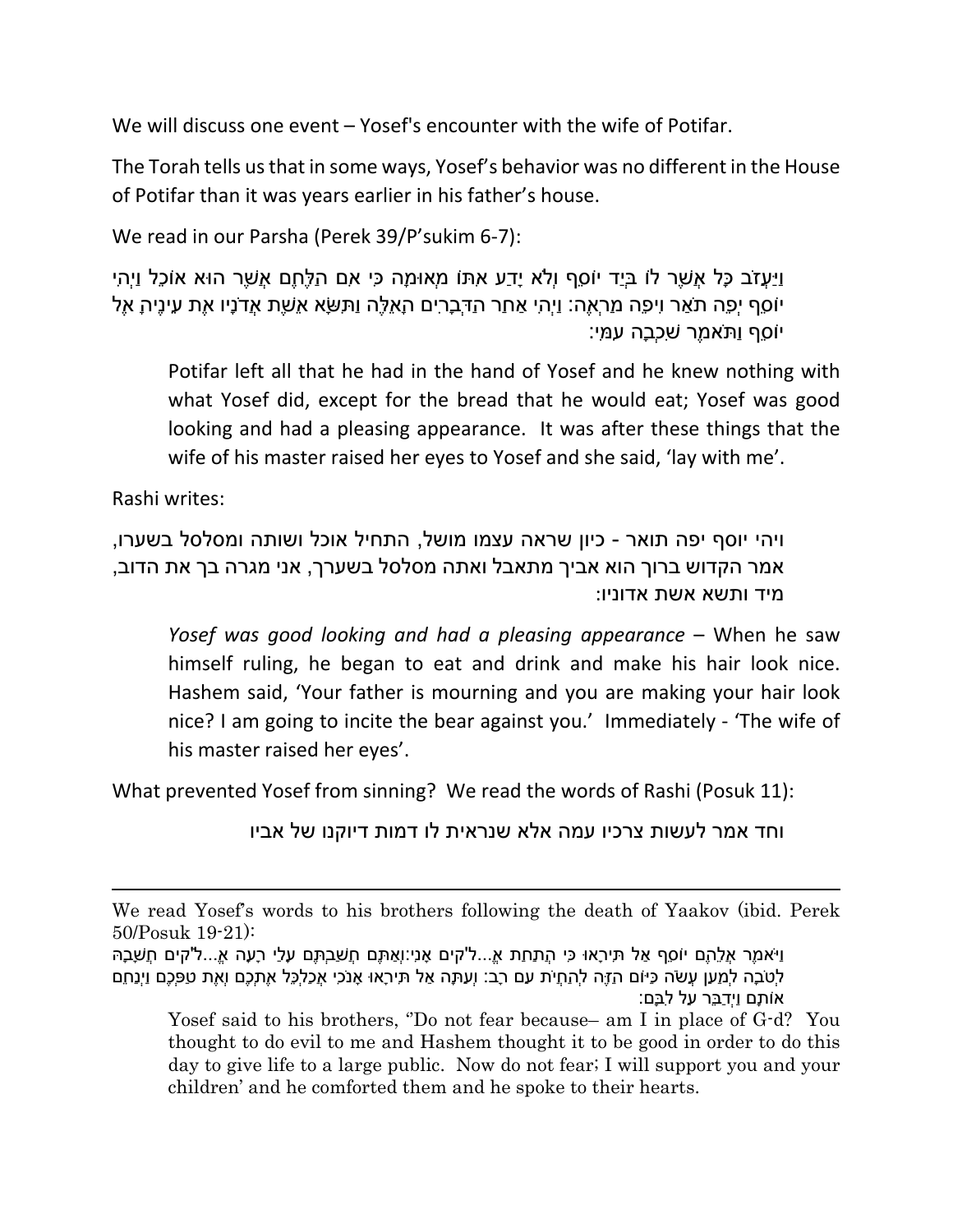One opinion says that Yosef came to the house to be with Potifar's wife but he stopped because the image of his father appeared to him.

Isn't it amazing? Undoubtedly, the vision of Yaakov Ovinu was uniquely holy. As we have noted elsewhere, the *Ovos* were the 'Chariot of the Shechinah'. And now that Yosef was deliberately making his way to commit a grave sin, would we not have expected that the holy visage of his father would distance itself from him completely, severing his relationship with him?

But such was not the case. Not only did the holy visage of Yaakov Ovinu not distance itself from him – but it appeared before him to strengthen him and to allow him the freedom of choice to desist from his planned action and from the desires that were overwhelming him<sup>34</sup>.

And this, I believe is the key for understanding our potential for misunderstanding and our potential for reaching conclusions that are not necessarily justified.

We can venture to say that this visage that appeared to Yosef was not a potential that was Yosef's alone. This visage is an expression of the *pintele Yid*, the neshama that is within each and every Jew. For some the *pintele* – smallness - may be infinitesimal. For others, it may loom larger. That is what it is in everyday life.

But in times of threat, it can be visible even if it is most *pintele*. Because, this spark of sanctity is a reflection of an embodiment of the fact that we all possess חלק א...ל'ק ממעל, a portion of G-d, as it were.

And it is for that reason that no matter how accurate our assessment was and no matter how on-target our view and understanding was, and is, of an individual at a certain point in his life, we cannot determine what his future will be<sup>35</sup>. We have no right to condemn anyone.

<sup>34</sup> See Rashi to B'reishis Perek 49/Posuk 24.

<sup>&</sup>lt;sup>35</sup> The one exception to this rule as far as I know, that a person's profile today determines what he will be in the future, is the case of ומורה סורר בן, the 'rebellious son' about whom it says in the Mishnah (Masseches Sanhedrin Perek 8/Mishnah 5) סופו שם על נידון – he is judged now about what he will be later. The Torah testifies that a person who does the acts of which this rebellious son is guilty will end up being a murderer.